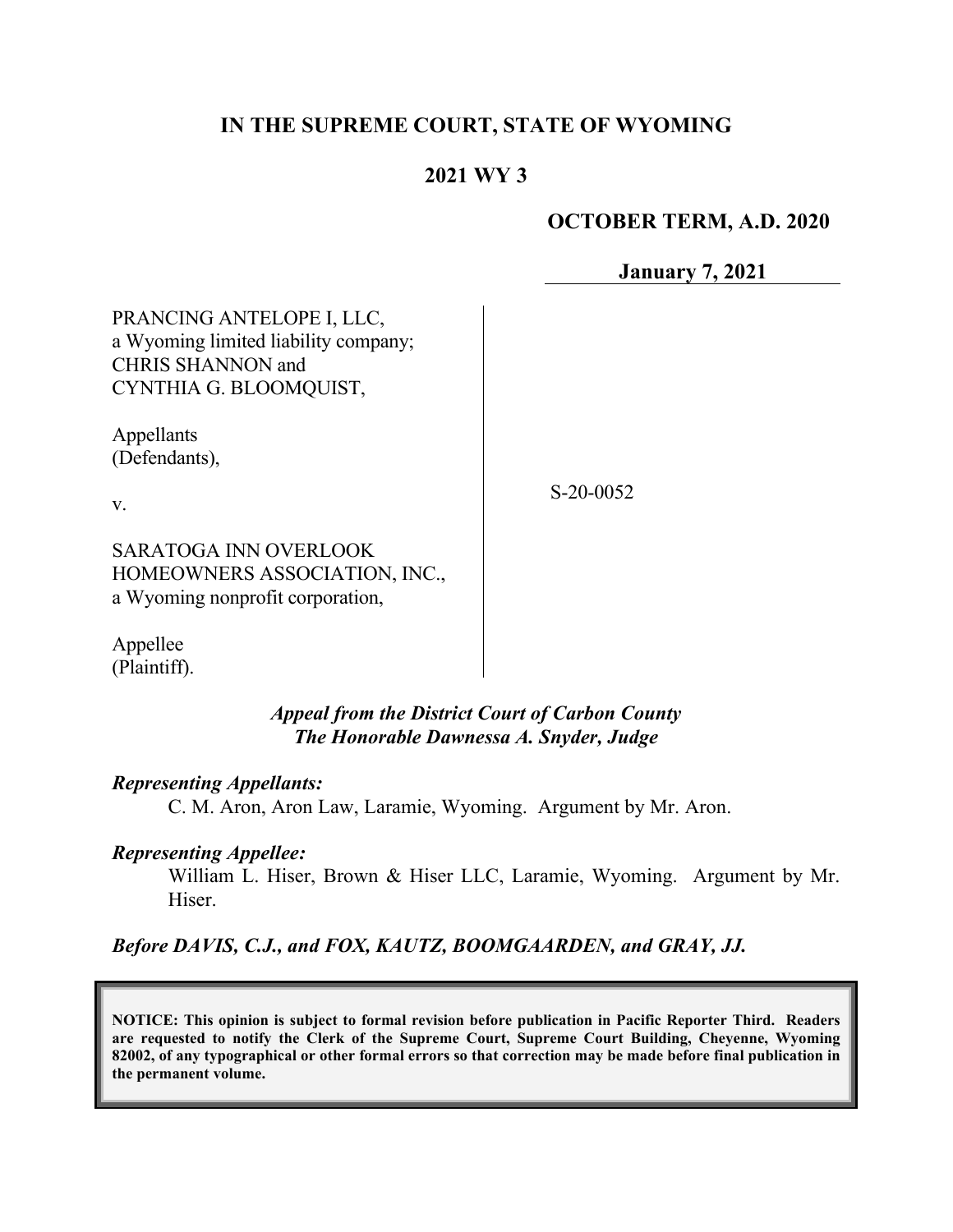### **GRAY, Justice.**

[¶1] In conjunction with its development of the Saratoga Inn Overlook Subdivision (Subdivision), Orion Point, LLC (Orion Point), whose sole members are Cynthia Bloomquist and Chris Shannon, designated a common area for the enjoyment of all Subdivision lot owners and established the Saratoga Inn Overlook Homeowners Association, Inc. (HOA1). HOA1 was administratively dissolved, and Ms. Bloomquist unilaterally formed another Saratoga Inn Overlook Homeowners Association, Inc. (HOA2). Ms. Bloomquist then sold Orion Point's remaining lots in the Subdivision. Subsequently, Ms. Bloomquist conveyed the common area to Prancing Antelope I, LLC—another limited liability company that she owned with Mr. Shannon. HOA2 brought this action against Ms. Bloomquist, Mr. Shannon, and Prancing Antelope I, LLC (collectively, Prancing Antelope), asserting claims for quiet title, ejectment, breach of fiduciary duty, conversion, and punitive damages. The district court granted summary judgment to HOA2 on its claim for ejectment. After a bench trial, it entered judgment in favor of HOA2 on its claim for breach of fiduciary duty and awarded punitive damages in the amount of \$35,000. Prancing Antelope appeals. We affirm.

### *ISSUES*

[¶2] The issues are:

- 1. Was HOA2 entitled to summary judgment on its claim for ejectment?
- 2. Does W.R.C.P. 19 require the joinder of members of HOA1?
- 3. Did the district court abuse its discretion when it awarded attorneys' fees as damages?

## *FACTS*

[¶3] The following facts are undisputed and were before the district court on the parties' cross-motions for summary judgment.

## **A. The Saratoga Inn Overlook Subdivision and Lot 1**

[¶4] In 2007, Ms. Bloomquist and Mr. Shannon were the only members of Orion Point. Orion Point owned a large parcel of land in Saratoga, Wyoming, and Lot 1, Block 1 (Lot 1) of a separate subdivision—the Saratoga Inn Country Club Subdivision #1.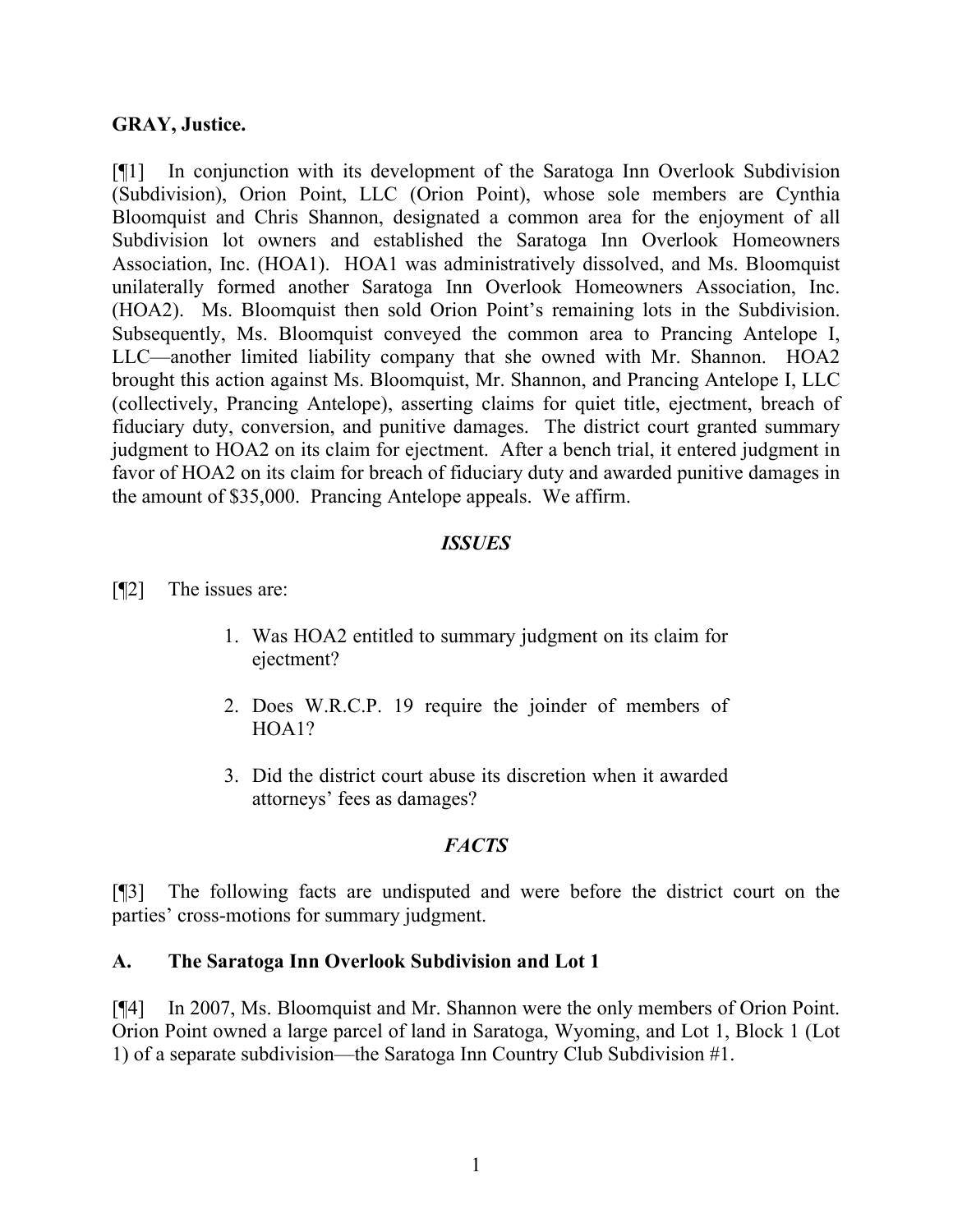[¶5] Ms. Bloomquist, as a member of Orion Point, developed a residential subdivision on Orion Point's large parcel of land. Ms. Bloomquist formed HOA1 and incorporated it on October 18, 2007, as a "Mutual Benefit" corporation pursuant to Wyoming law. The Articles of Incorporation stated:

#### **ARTICLE I**

The name of the nonprofit corporation shall be **Saratoga Inn Overlook Homeowners Association, Inc.** The duration of the corporation shall be perpetual.

#### **ARTICLE VI**

. . .

On dissolution of the corporation, any assets of the corporation shall be distributed to the then members of the corporation on the same prorata [sic] basis as each member is entitled to cast votes.

[¶6] Orion Point conveyed Lot 1 to HOA1 as a common area. Ms. Bloomquist filed a Declaration of Covenants, Conditions and Restrictions for Saratoga Inn Overlook Subdivision (Covenants).

[¶7] The Covenants provided that "[t]he Homeowners Association shall own Saratoga Inn Country Club Subdivision #1, Block 1, Lot 1 located on the south side of Pic Pike Road" and that "Lot 1, owned by Saratoga Inn Overlook Homeowners Association, Inc. is dedicated for the common use and enjoyment of the Subdivision, Lot and Home Owners." The Covenants also stated:

#### **ARTICLE 1 DEFINITIONS**

. . .

#### **Section 1.9. "Homeowners Association" or "Association"**

Shall mean the Saratoga Inn Overlook Homeowners Association, Inc., a Wyoming non-profit corporation, its successors and assigns established to administer and enforce the terms and conditions of these Covenants. *The Homeowners Association shall own Saratoga Inn Country Club Subdivision # 1, Block 1, Lot 1 located on the south side of Pic Pike Road.*

2

. . .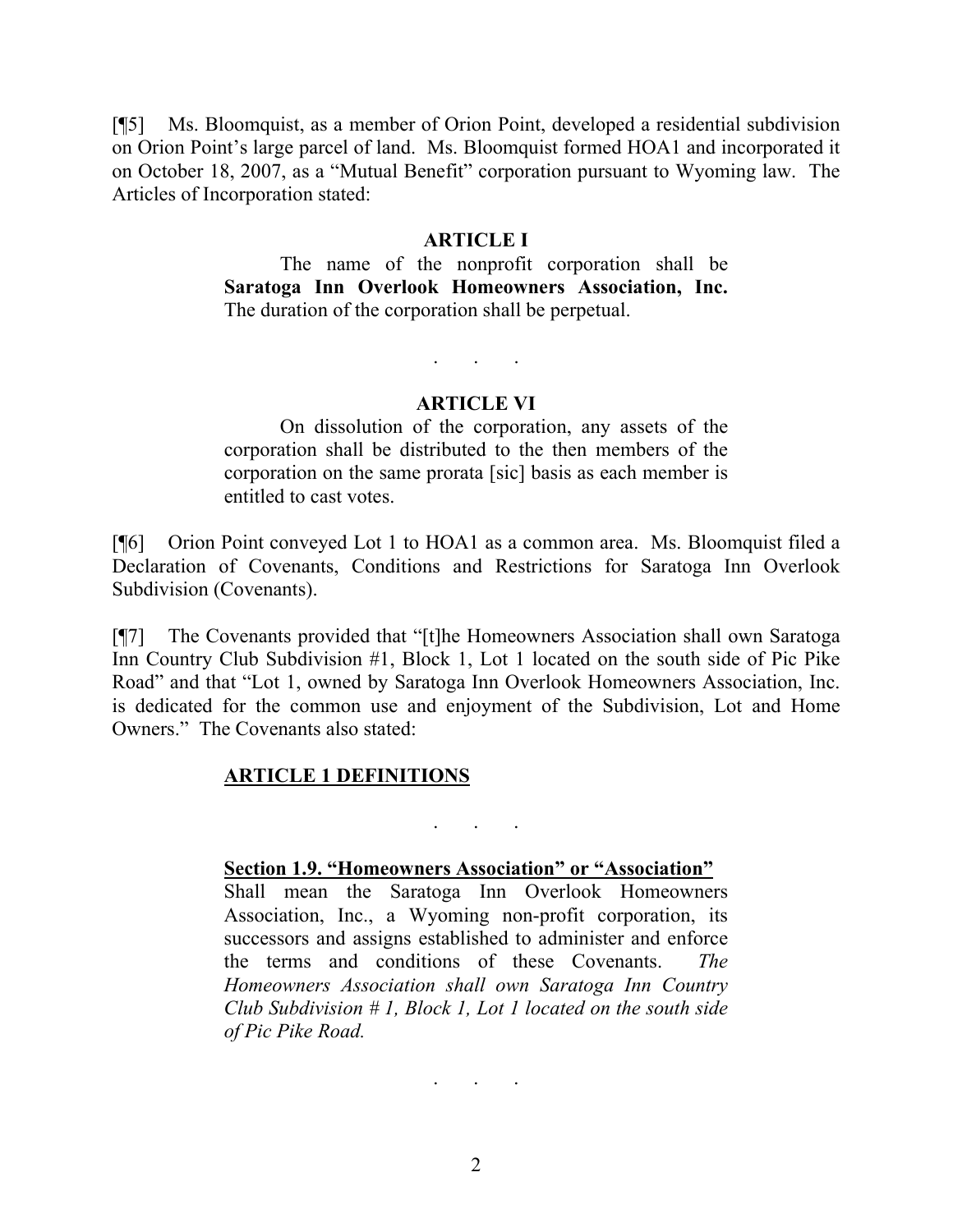#### **Section 1.14 "Saratoga Inn Overlook"**

Shall mean and refer to the Subdivision known as Saratoga Inn Overlook *including the aforementioned common areas*.

. . .

#### **ARTICLE 2 PROPERTY RIGHTS**

### **Section 2.1. Owners' Right to Use.**

*Every Owner shall have a right to use and enjoy the Common Area south of Pic Pike Road which shall belong to the Homeowners Association and shall pass with the title to every Lot* . . . . *The common area rights granted to the Homeowners' Association shall be exclusive to its members, families, and guests and in no event may the Homeowners' Association convey to any third parties not so related an interest in this easement.*

# **ARTICLE 3 ASSOCIATION MEMBERSHIP AND VOTING**

. . .

#### **Section 3.1 Association Membership.**

Each record owner of a Lot shall be a member of the Homeowners Association. Membership shall be appurtenant to and may not be separated from ownership of a Lot.

[¶8] Ms. Bloomquist formalized the Bylaws of HOA1 on February 18, 2011. The Bylaws provide that the "Saratoga Inn Overlook Homeowners Association . . . shall be comprised of owners of lots in the [Subdivision] . . . . Lot owners automatically become members of the association upon purchase of a lot and shall remain a member during the period of ownership." The Bylaws also provide:

> The lands and improvements constructed and located on the lands included in the [Covenants] are subject to the use and ownership as set forth and are subject to the terms, covenants, conditions, easements, and restrictions, uses, limitations, and obligations, all of which shall be deemed to run with the land, shall be a burden and a benefit to Declarant and any person acquiring or owning an interest in the real property and improvements, their grantees, successors or assigns.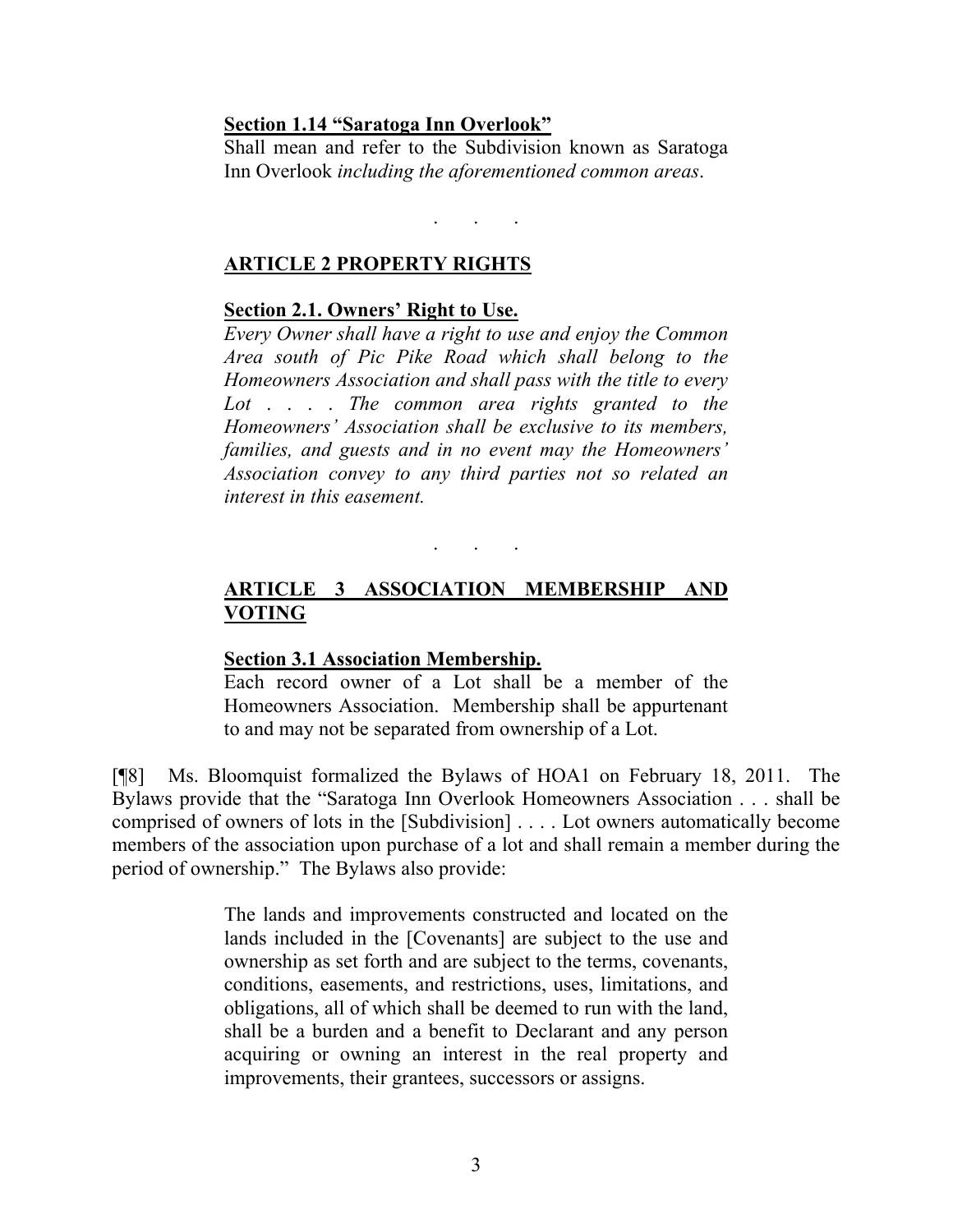[¶9] Originally, Orion Point owned all lots in the Subdivision, associated with HOA1. Ms. Bloomquist served as a board member and president of HOA1 from its inception until its dissolution.

## **B. Dissolution of HOA1 and Formation of HOA2**

[¶10] Beginning in December 2010 and thereafter, HOA1 failed to file annual reports with the Wyoming Secretary of State. In 2012, HOA1 was administratively dissolved for failure to pay state corporate taxes. Three years later, in 2015, Ms. Bloomquist attempted to reinstate HOA1, but the statutory time for reinstatement had passed. Ms. Bloomquist solved this dilemma by filing new articles of incorporation identical to those of HOA1. Her actions created a second homeowners association, Saratoga Inn Overlook Homeowners Association, Inc. (HOA2), with the same name, articles of incorporation, bylaws, and covenants as HOA1. Ms. Bloomquist served as a board member and president of HOA2.

# **C. Sale of Orion Point's Interests**

[¶11] In 2016, Ms. Bloomquist and Mr. Shannon entered into negotiations to sell Orion Point's thirty remaining lots to TDC Properties, LLC, a limited liability company owned by Kathy and Bryan Drake (collectively, the Drakes). The negotiations and contract documents did not distinguish between HOA1 and HOA2. The contract to purchase the properties was contingent on proof of the HOA ownership of Lot [1](#page-4-0).<sup>1</sup> To satisfy this contingency, Ms. Bloomquist provided Schedule A of the O&E (ownership and encumbrance) title report reflecting title to Lot 1 vested in the "Saratoga Inn Overlook Homeowners Association, Inc."

[¶12] Orion Point conveyed all its remaining lots in the Subdivision to TDC Properties, LLC, on November 30, 2016. This left Orion Point with no property in the Subdivision and vested title of the majority of the Subdivision properties in TDC Properties, LLC. On December 12, 2016, the Drakes were elected officers for HOA2. This terminated Ms. Bloomquist as a board member and president.

## **D. Transfer of Lot 1**

[¶13] Approximately seven months later, Ms. Bloomquist, as "President/Director of Saratoga Inn Overlook Homeowners Association, Inc.," executed a warranty deed transferring Lot 1 to a limited liability company, Prancing Antelope I, LLC. Ms.

<span id="page-4-0"></span><sup>&</sup>lt;sup>1</sup> The contract provided: "Contract is contingent on Seller's provision of O&E title report showing clear title to Lot 1, Block 1, Saratoga Inn Country Club Subdivision #1 owned by Saratoga Inn Overlook Homeowners Association."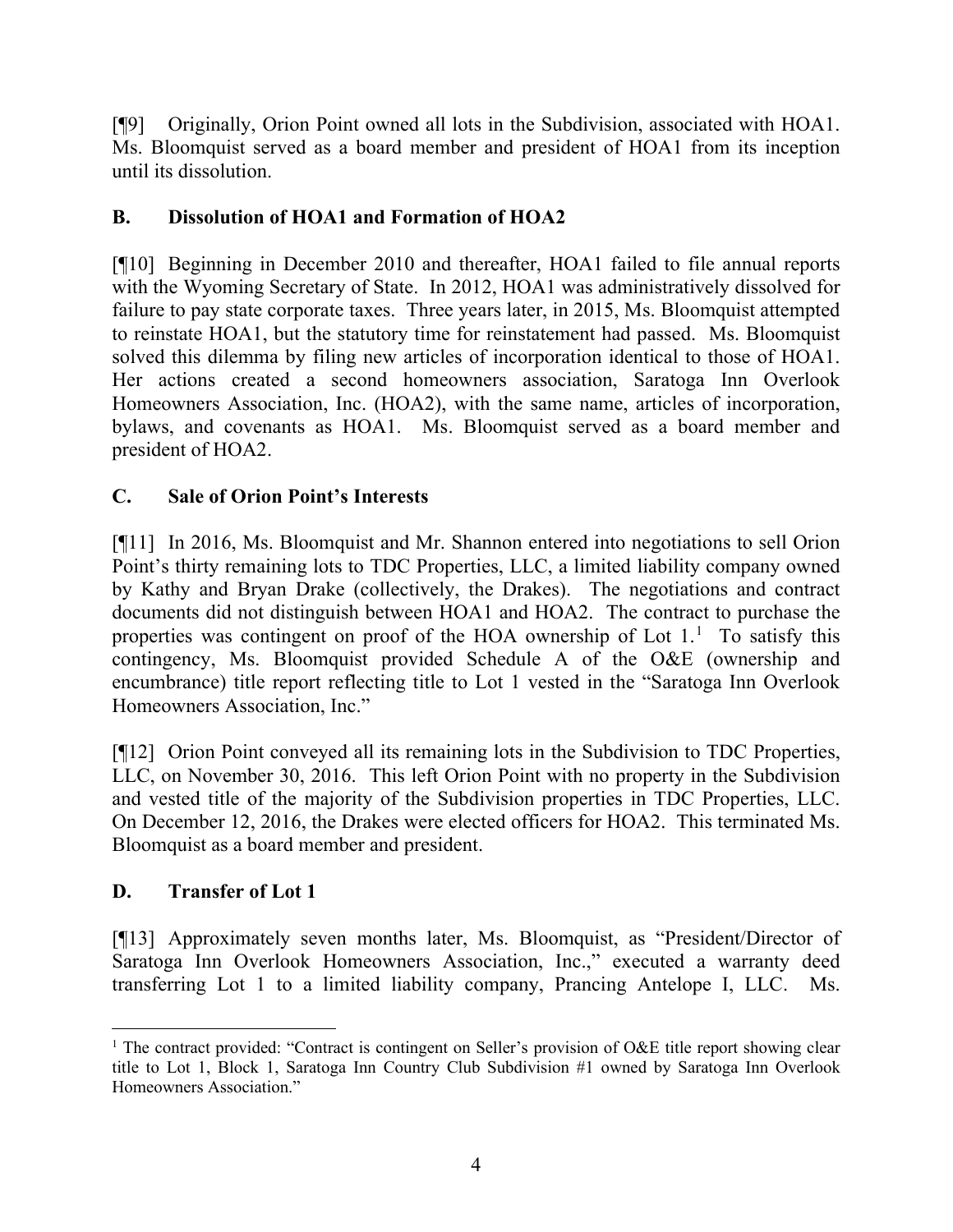Bloomquist and Mr. Shannon were the sole members of this LLC. The deed contains no restrictions or burdens related to the Covenants or the Subdivision lot owners' right of access.

# **E. Proceedings Below**

[¶14] HOA2 sued Prancing Antelope asserting claims for quiet title, ejectment, breach of fiduciary duty, and conversion. Prancing Antelope moved to join additional parties. It argued that the members of HOA1 on the date of its dissolution must be joined as parties pursuant to W.R.C.P. 19(a)(1) and (2). The district court denied the motion. The parties filed cross-motions for summary judgment. Prancing Antelope sought summary judgment based on its argument that HOA2 has no legal interest in Lot 1; HOA2 sought partial summary judgment on its claims to quiet title and for ejectment.

[¶15] The district court denied Prancing Antelope's motion for summary judgment and denied HOA2's motion for summary judgment as it related to quiet title. The district court granted summary judgment on HOA2's claim of ejectment. It concluded that HOA2 was a successor to HOA1 and the owner of Lot 1. A bench trial was held on the remaining issues. [2](#page-5-0) The district court issued findings of fact and conclusions of law in favor of HOA2 on its claim for breach of fiduciary duty and awarded \$35,000 in punitive damages. Prancing Antelope appeals.

# *DISCUSSION*

# *I. Was HOA2 entitled to summary judgment on its claim for ejectment?*

[¶16] Prancing Antelope presents two issues. First, it contends that HOA1's Articles of Incorporation required distribution of Lot 1 to HOA1 members on its dissolution. Next, it argues that the district court erred when it treated HOA2 as a "successor" to HOA1. We address both of those arguments in our discussion of the district court's grant of summary judgment on HOA2's claim for ejectment.

# **A. Standard of Review**

[¶17] We review a "summary judgment in the same light as the district court, using the same materials and following the same standards." *O'Hare v. Hulme*, 2020 WY 31, ¶ 17, 458 P.3d 1225, 1233 (Wyo. 2020) (quoting *Little Med. Creek Ranch, Inc. v. D'Elia*, 2019 WY 103, ¶ 15, 450 P.3d 222, 228 (Wyo. 2019)). "Summary judgment is proper only when there are no genuine issues of material fact, and the prevailing party is entitled to

<span id="page-5-0"></span><sup>&</sup>lt;sup>2</sup> The remaining issues were HOA2's claims for breach of fiduciary duty and conversion of corporate assets to personal use, and for legal fees and punitive damages.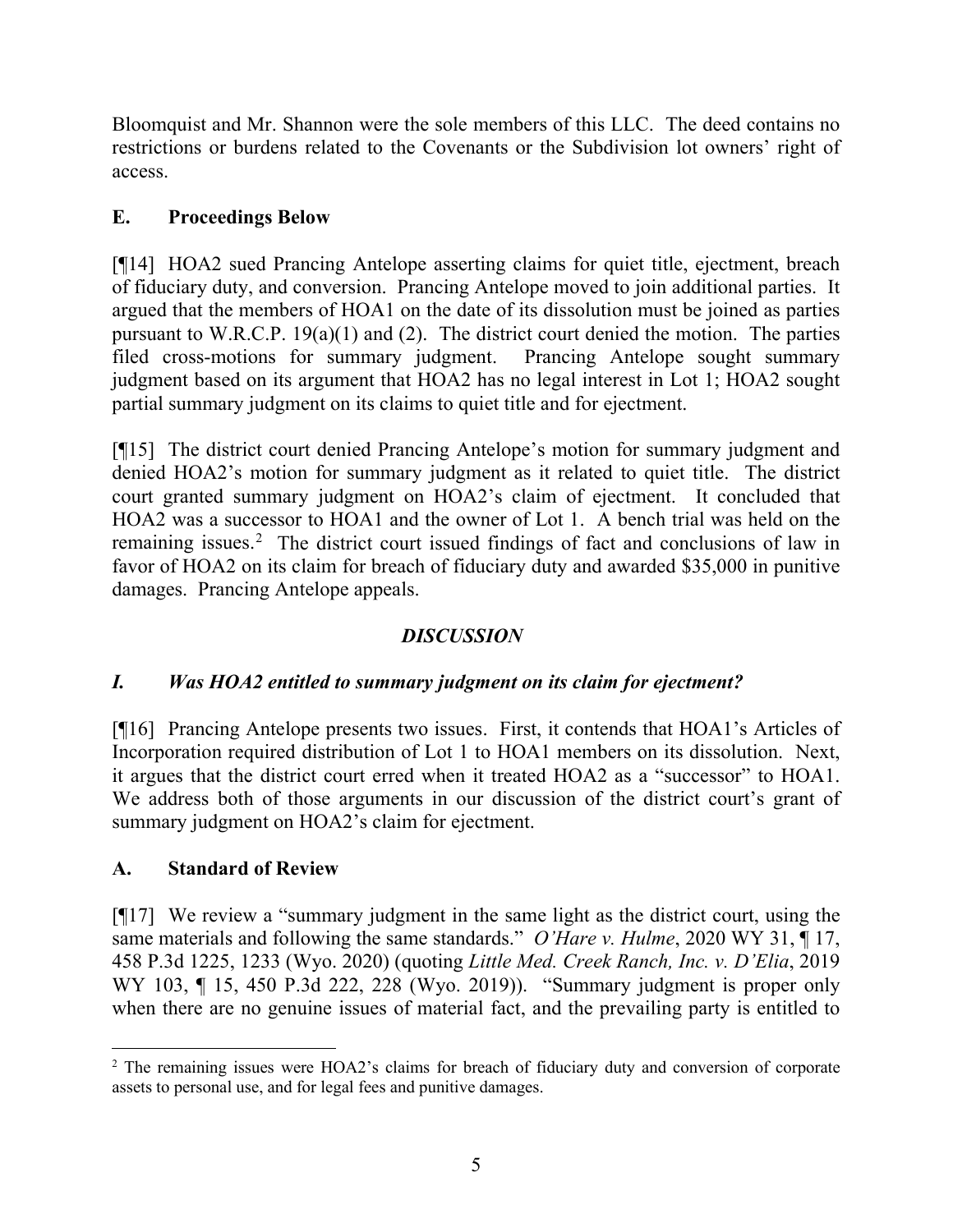judgment as a matter of law." *Mantle v. N. Star Energy & Constr. LLC*, 2019 WY 29, ¶ 110, 437 P.3d 758, 794–95 (Wyo. 2019) (quoting *Bogdanski v. Budzik*, 2018 WY 7, ¶ 18, 408 P.3d 1156, 1160 (Wyo. 2018)).

[¶18] "The party requesting summary judgment bears the initial burden of establishing a prima facie case that no genuine issue of material fact exists and that summary judgment should be granted as a matter of law." *Mantle*, ¶ 110, 437 P.3d at 794–95 (quoting *Bogdanski*, ¶ 18, 408 P.3d at 1160); W.R.C.P. 56(c). After a prima facie showing is made, the burden shifts to the party opposing the motion to present evidence of genuine issues of material fact. *Mantle*, ¶ 110, 437 P.3d at 795. The facts "are considered from the vantage point most favorable to the party opposing the motion, and that party is given the benefit of all favorable inferences that may fairly be drawn from the record." *Id.* (quoting *Bogdanski*, ¶ 18, 408 P.3d at 1161).

## **B. Analysis**

[¶19] To prevail on a claim for ejectment, a plaintiff must establish legal title to the premises and that he is entitled to possession of the premises. Wyo. Stat. Ann. § 1-32- 202; *Bragg v. Marion*, 663 P.2d 505, 506 (Wyo. 1983) ("an ejectment action requires proof that the complainant is illegally being kept from possession"); *Allen v. Houn*, 30 Wyo. 186, 219 P. 573, 583 (1923).

[¶20] Legal title to Lot 1 was disputed. Prancing Antelope contended it, not HOA2, owned Lot 1. HOA2 claimed it was the rightful owner. The district court held that HOA2 was the successor to  $HOA1$ ,<sup>[3](#page-6-0)</sup> and it "is entitled to [Lot 1] and subject to, the rights and duties set forth in the Covenants, Articles of Incorporation and Bylaws." It reasoned that because these "documents state that Lot 1[] is to be held by the HOA for the use of the members of the HOA[,] membership in the HOA run[s] appurtenant to the land and cannot be separated from the property." The court held that HOA2 has legal title to Lot 1 and therefore prevails on its claim for ejectment as a matter of law.

[¶21] We first address the question of whether HOA1's Articles of Incorporation required distribution of Lot 1 to HOA1 members on its dissolution. We then consider whether the district court properly determined HOA2 was a successor to HOA1.

# **1. When HOA1 was administratively dissolved, was it required to distribute its assets to its members?**

<span id="page-6-0"></span><sup>&</sup>lt;sup>3</sup> The conclusion that HOA2 was HOA1's successor formed the basis for the district court's grant of summary judgment in favor of HOA2 on its claim of ejectment and its ruling on joinder. *See infra* ¶ 49.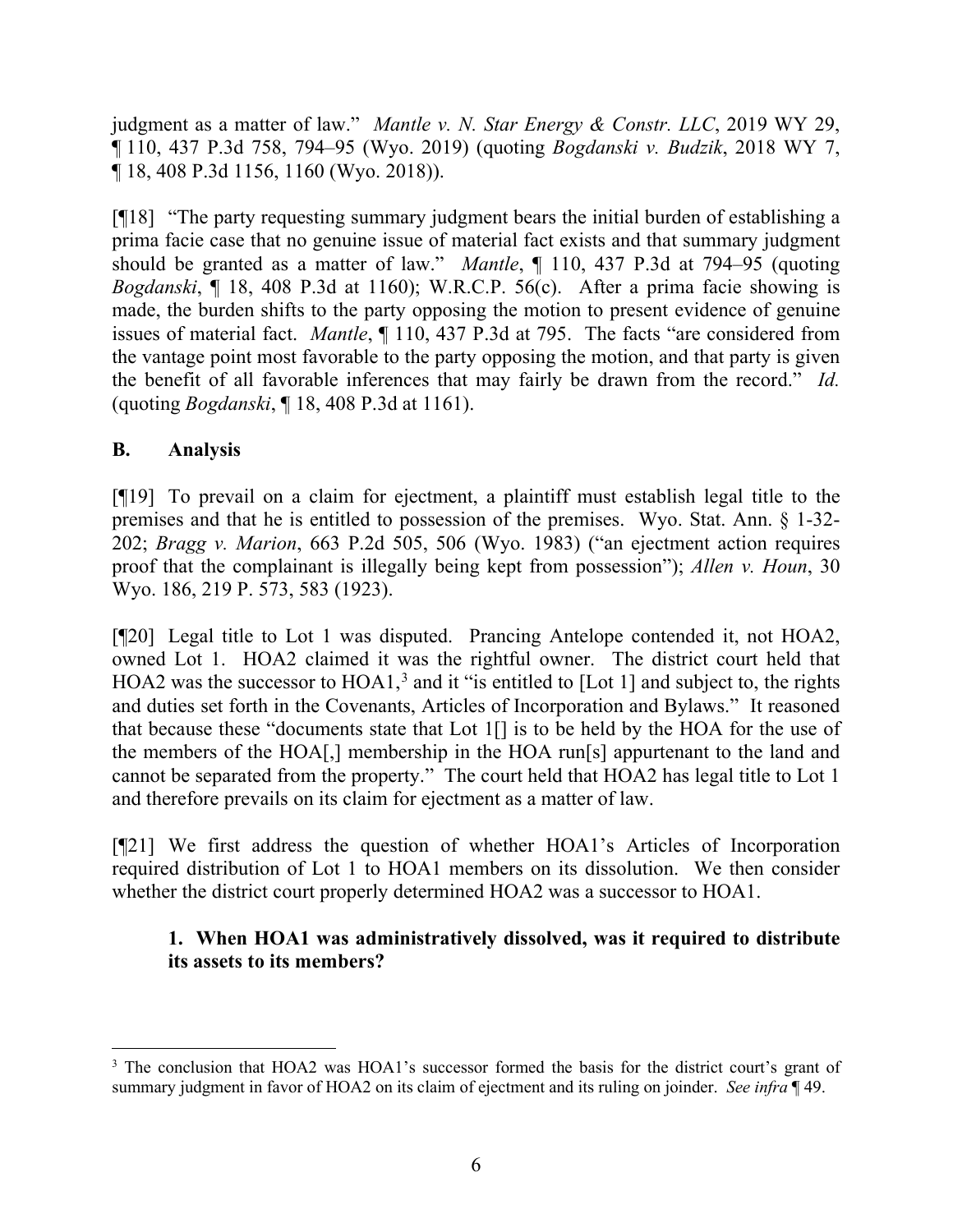[¶22] Prancing Antelope contends that HOA1's Articles of Incorporation required distribution of its assets on dissolution to its then members and, as a result, HOA2 could not succeed HOA1. Prancing Antelope also argues that it was error for the district court to disregard this requirement in ruling on summary judgment.

[¶23] The Wyoming Nonprofit Corporation Act (Act) provides that dissolution of a corporation does not transfer title to the corporation's property. *See* Wyo. Stat. Ann.  $$17-19-1406(b)(i).$ 

[¶24] The Act requires a dissolved mutual benefit corporation to transfer its assets when a condition requiring transfer occurs "by reason of the dissolution" and requires assets to be transferred in accordance with a corporation's articles and bylaws, subject to "contractual or legal requirements." Wyo. Stat. Ann. § 17-19-1[4](#page-7-0)06(a)(iv)–(v).<sup>4</sup>

[¶25] A "condition requiring transfer" of Lot 1 occurred by reason of HOA1's dissolution. Any transfer was subject to contractual and legal requirements, including any requirements contained in HOA1's Covenants and Bylaws. *See* Wyo. Stat. Ann. § 17-19-1406(a)(v). Covenants, bylaws and articles of incorporation "are contractual in nature," and they are interpreted according to principles of contract law. *Goglio v. Star Valley Ranch Ass'n*, 2002 WY 94, ¶¶ 17–18, 48 P.3d 1072, 1078–79 (Wyo. 2002) (covenants), *overruled on other grounds by Matter of Mears*, 2018 WY 109, ¶¶ 17–18, 426 P.3d 824, 828 (Wyo. 2018); *Mueller v. Zimmer*, 2005 WY 156, ¶ 35, 124 P.3d 340, 359 (Wyo. 2005) (bylaws); *see also* 7A William Meade Fletcher, *Fletcher Cyclopedia of the Law of Corporations* § 3640 (perm. ed., rev. vol. 2014 and Cum Supp. 2020) (articles of incorporation).

[¶26] Our goal in interpreting contract language is

<span id="page-7-0"></span><sup>&</sup>lt;sup>4</sup> Winding up activities that may be conducted by a dissolved corporation pursuant to the Wyoming Nonprofit Corporation Act include:

<sup>(</sup>iii) Disposing of its properties that will not be distributed in kind;

<sup>(</sup>iv) **Returning, transferring or conveying assets held by the corporation upon a condition requiring return, transfer or conveyance, which condition occurs by reason of the dissolution, in accordance with such condition**;

<sup>(</sup>v) **Transferring, subject to any contractual or legal requirements, its assets** as provided in or authorized by its articles of incorporation or bylaws;

<sup>. . .</sup> (viii) Doing every other act necessary to wind up and liquidate its assets and affairs.

Wyo. Stat. Ann. § 17-19-1406(a)(iii)–(v), (viii) (LexisNexis 2019) (emphasis added).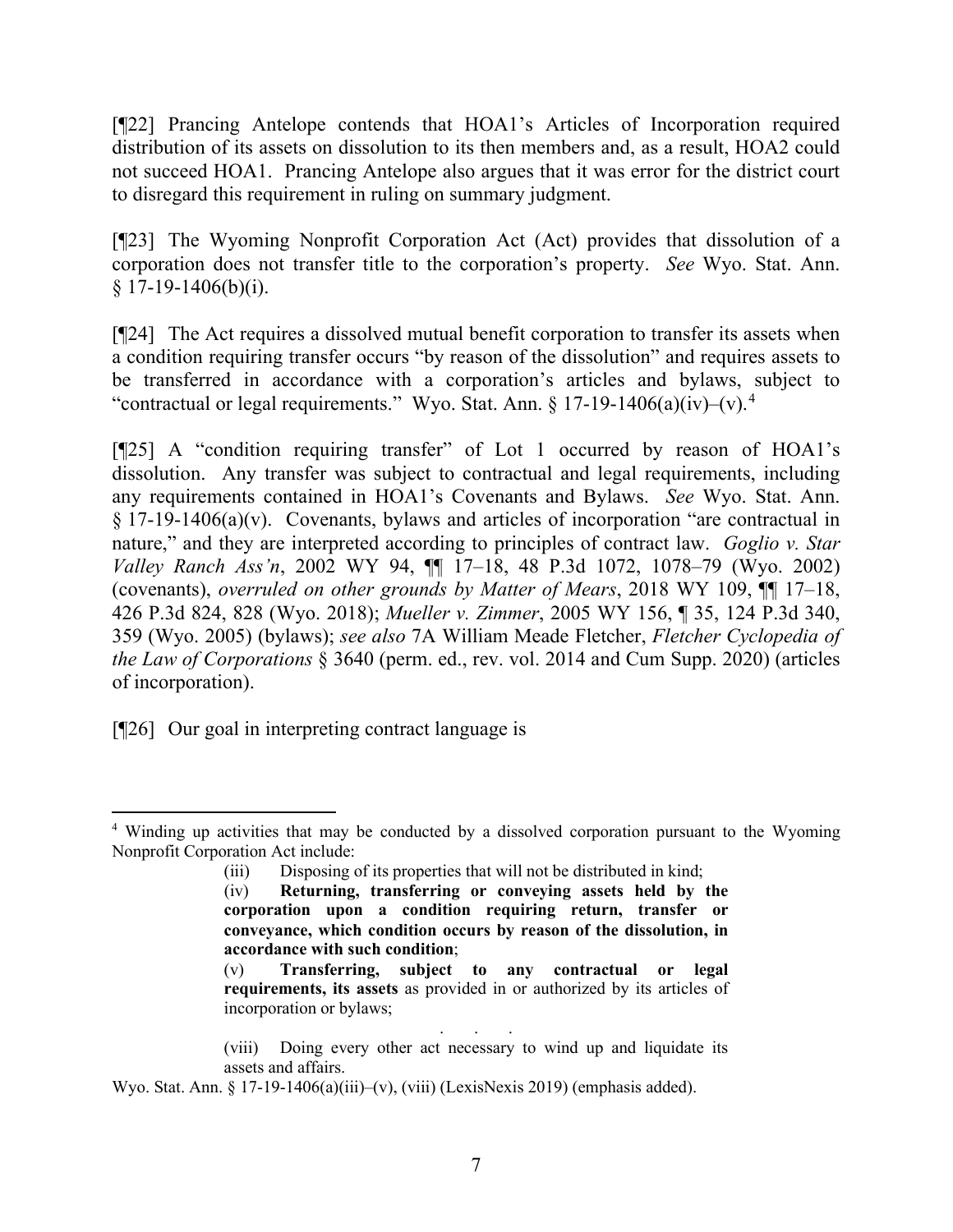to determine the parties' intent according to the plain and ordinary meaning of the terms used in the agreement. *Four B Props., LLC v. Nature Conservancy*, 2020 WY 24, ¶ 33, 458 P.3d 832, 841 (Wyo. 2020) (citing *Davison* [*v. Wyoming Game & Fish Comm'n*], 2010 WY 121, ¶ 9, 238 P.3d [556,] 560 [(Wyo. 2010)]). We interpret the agreement "as a whole and read each provision in light of the others to find the plain meaning. We avoid interpreting provisions in a way that makes the other provisions inconsistent or meaningless." *Thornock v. PacifiCorp*, 2016 WY 93, ¶ 13, 379 P.3d 175, 180 (Wyo. 2016) (internal citation omitted) (citing *Claman v. Popp*, 2012 WY 92, ¶ 28, 279 P.3d 1003, 1013 (Wyo. 2012)). Unless the terms of the agreement are ambiguous, "the easement language expresses and controls the drafting parties' intent." *Four B Props.*, 2020 WY 24, ¶ 34, 458 P.3d at 841 (citing *Leeks Canyon Ranch, LLC v. Callahan River Ranch, LLC*, 2014 WY 62, ¶ 12, 327 P.3d 732, 737 (Wyo. 2014)). An agreement is ambiguous if it conveys a "double or obscure meaning." *Ultra Res., Inc. v. Hartman*, 2010 WY 36, ¶ 23, 226 P.3d 889, 905 (Wyo. 2010) (citing *Wolter v. Equitable Res. Energy Co.*, 979 P.2d 948, 951 (Wyo. 1999)). "When the provisions in the contract are clear and unambiguous, the court looks only to the 'four corners' of the document in arriving at the intent of the parties." *Claman*, 2012 WY 92, ¶ 26, 279 P.3d at 1013 (quoting *Hunter v. Reece*, 2011 WY 97, ¶ 17, 253 P.3d 497, 502 (Wyo. 2011)).

Even so, "[d]etermination of the parties' intentions requires . . . consideration of the context within which the contract was made." *Davison*, 2010 WY 121, ¶ 9, 238 P.3d at 560. Thus, we "consider the circumstances surrounding execution of an agreement" such as "the parties' relationship, the subject matter of the contract, and the parties' apparent purpose in making the contract, to determine the parties' intent[], even when reviewing unambiguous contracts." *Ultra Res.*, 2010 WY 36, ¶ 43, 226 P.3d at 909 (citing *Mullinnix, LLC v. HKB Royalty Trust*, 2006 WY 14, ¶ 6, 126 P.3d 909, 915 (Wyo. 2006); *Moncrief v. Louisiana Land Exploration Co.*, 861 P.2d 516, 524 (Wyo. 1993); *Balch v. Arnold*, 9 Wyo. 17, 29, 59 P. 434, 436 (1899)). "Any examination of the context within which the contract was drawn is limited to ascertaining the intent of the parties in making the agreement." *Davison*, 2010 WY 121, ¶ 9, 238 P.3d at 560.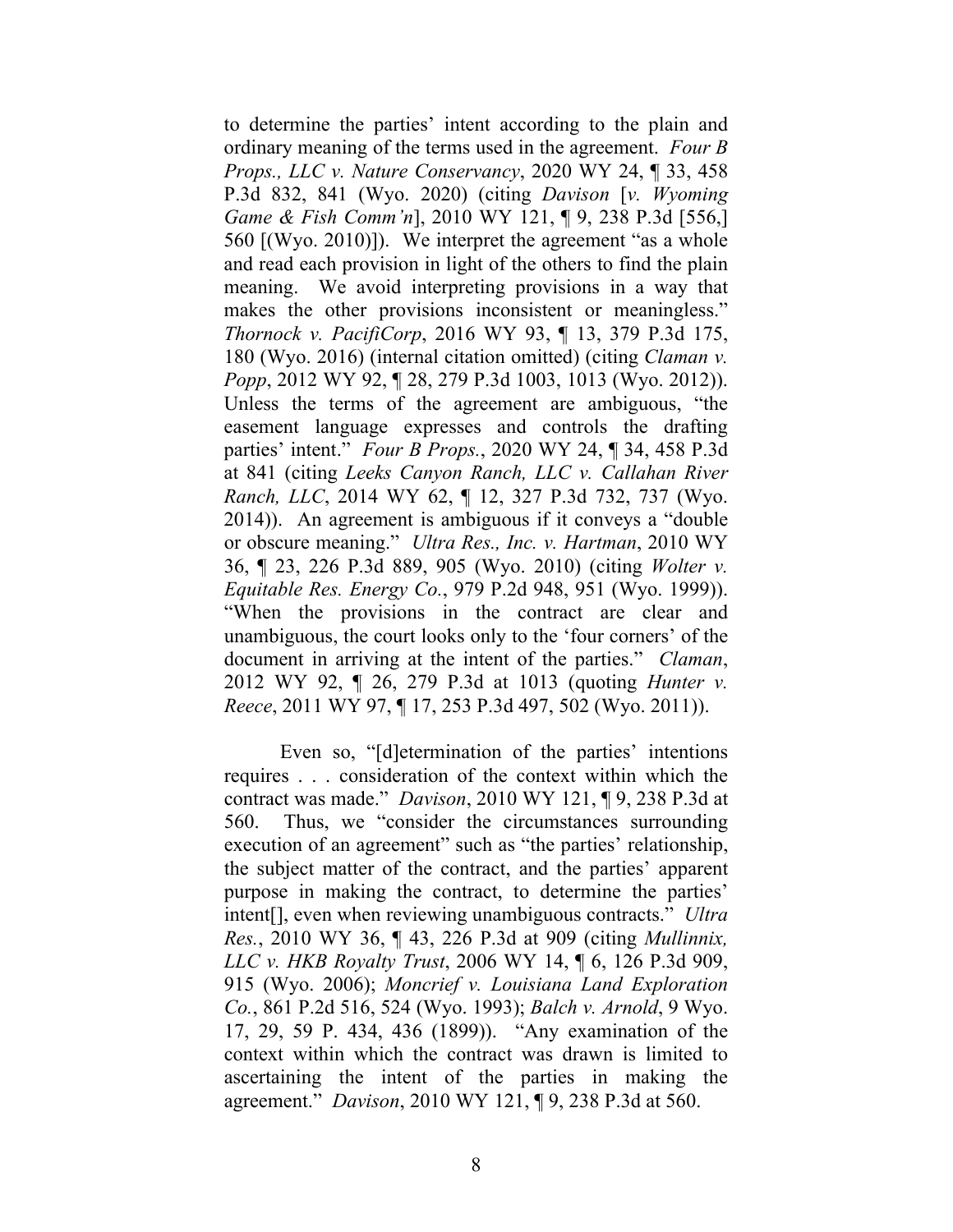*Douglas as Tr. of Patricia Ann Douglas Revocable Tr. v. Jackson Hole Land Tr.*, 2020 WY 69, ¶¶ 14–15, 464 P.3d 1223, 1228 (Wyo. 2020).

[¶27] The Covenants provide that Lot 1, "owned by Saratoga Inn Overlook Homeowners Association, Inc. is dedicated for the common use and enjoyment of the Subdivision, Lot and Home Owners." The Covenants define the "Homeowners Association" as the "Saratoga Inn Overlook Homeowners Association, Inc., . . . **its successors and assigns established to administer and enforce the terms and conditions of these Covenants. The Homeowners Association shall own [Lot 1].**" (Emphasis added.) Finally, the Covenants establish that the "right to use and enjoy" Lot 1 "shall belong to the Homeowners Association and shall pass with the title to every Lot . . . [and] in no event may the Homeowners' Association convey to any third parties not so related an interest in this easement."

[¶28] The Bylaws state that the "[Homeowners] Association and its members have the right to enforce the Covenants, Conditions and Restrictions" applicable to the Subdivision. The Bylaws also provide that they "shall include provisions identical to those provided in the [Covenants]" and "[e]ach and every covenant, condition, restriction, and reservation contained in the [Covenants] or these Bylaws shall be considered to be an independent and separate covenant, condition, restriction and reservation."

[¶29] The Articles of Incorporation provide that the duration of the Saratoga Inn Overlook Homeowners Association, Inc., "shall be perpetual" and "On dissolution of the [Saratoga Inn Overlook Homeowners Association, Inc.], any assets of the corporation shall be distributed to the then members of the corporation . . . ."

[¶30] Prancing Antelope would have the Court focus exclusively on the provision of the Articles of Incorporation stating that "on dissolution" any assets "shall be distributed" to then HOA members. Our rules of construction do not support this narrow focus. When we read the language of the Covenants, Bylaws, and Articles of Incorporation together, the plain language demonstrates the intent that either "Saratoga Inn Overlook Homeowners Association, Inc." or "its successors" would own Lot 1. The Articles of Incorporation envision the Association's tenure to be perpetual; and the Covenants and Bylaws provide that rights to Lot 1 are appurtenant to and run with the land. Upon administrative dissolution, HOA1 was not required to distribute its assets to the then HOA members. As part of its unwinding process, it was permitted to transfer its assets to a successor organization. *See* Wyo. Stat. Ann. § 17-19-1406(a).

#### **2. Is HOA2 a successor to HOA1?**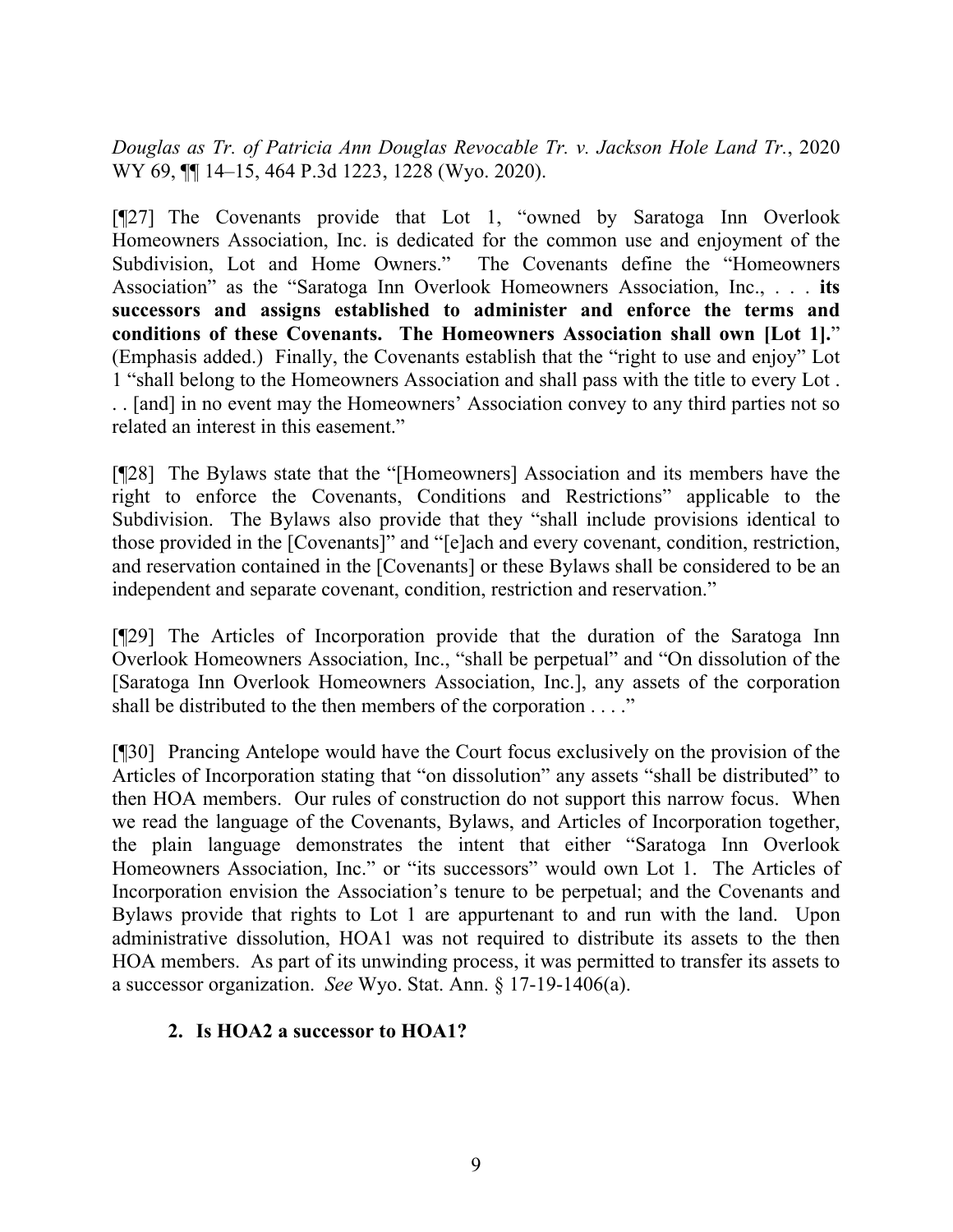[¶31] HOA1 was administratively dissolved in December 2012 for failure to pay its corporate taxes. *See* Wyo. Stat. Ann. § 17-19-1420.<sup>[5](#page-10-0)</sup> The time to reinstate HOA1 expired before any attempt was made to reinstate it. *See* Wyo. Stat. Ann. § 17-19-1422 ("A corporation administratively dissolved under W.S. 17-19-1421 may apply to the secretary of state for reinstatement within two (2) years after the effective date of dissolution."). HOA1, a dissolved corporation, was statutorily prohibited from carrying "on any activities except those appropriate to wind up and liquidate its affairs . . . ." Wyo. Stat. Ann. § 17-19-1406(a). When Ms. Bloomquist found she could not reinstate HOA1, she, in 2015, incorporated HOA2—a new homeowners' association with the same name, articles of incorporation, bylaws, and covenants as HOA1. *See supra* ¶ 10. The district court determined that because both HOAs "were incorporated by Ms. Bloomquist, using essentially the exact same documents, . . . HOA #2[] is the successor to  $HOA #1."$ 

[¶32] In the law, "successor" is a term of art. Black's Law Dictionary defines a "successor" as "1. Someone who succeeds to the office, rights, responsibilities, or place of another; one who replaces or follows a predecessor. 2. A corporation that, through amalgamation, consolidation, or other assumption of interests, is vested with the rights and duties of an earlier corporation." *Successor*, *Black's Law Dictionary* (11th ed. 2019). *See Phoenix Capital, Inc. v. Dowell*, 176 P.3d 835, 845 (Colo. App. 2007) (A "successor" corporation is "another corporation which through amalgamation, consolidation, or other assumption of interests, is vested with the rights and duties of an earlier corporation." (quoting *Ginny's Kids Int'l, Inc. v. Office of Sec'y of State*, 29 P.3d 333, 336 (Colo. App. 2000))); *see also Redmond-Pac. Assocs. Gen. P'ship v. Sixty-01 Ass'n of Apartment Owners*, No. 51634-5-I, 2004 WL 2335355 (Wash. Ct. App. Oct. 18, 2004); *C & J Builders & Remodelers, LLC v. Geisenheimer*, 733 A.2d 193, 195 (Conn. 1999) (holding LLC could be successor to sole proprietorship).

[¶33] Evidence of "amalgamation, consolidation, or other assumption of interests" is required for the second association to be a successor to the first. *See Phoenix Capital*, 176 P.3d at 845. To hold otherwise would mean anyone could refile incorporation documents of an administratively dissolved corporation and claim that, as a successor corporation, the new entity is subject to the rights and duties of the original corporation. *See Sager v. Ivy Falls Plantation Homeowners' Ass'n, Inc.*, 793 S.E.2d 455, 458 (Ga. Ct.

<span id="page-10-0"></span><sup>5</sup> Wyo. Stat. Ann. § 17-19-1420 provides:

The secretary of state may commence a proceeding under W.S. 17-19- 1421 to administratively dissolve a corporation if any of the following has occurred . . .

<sup>(</sup>iv) The corporation does not deliver its annual reports or pay the annual license taxes to the secretary of state when due pursuant to W.S.  $17-19-1630...$ 

Wyo. Stat. Ann. § 17-19-1420(a)(iv) (LexisNexis 2019).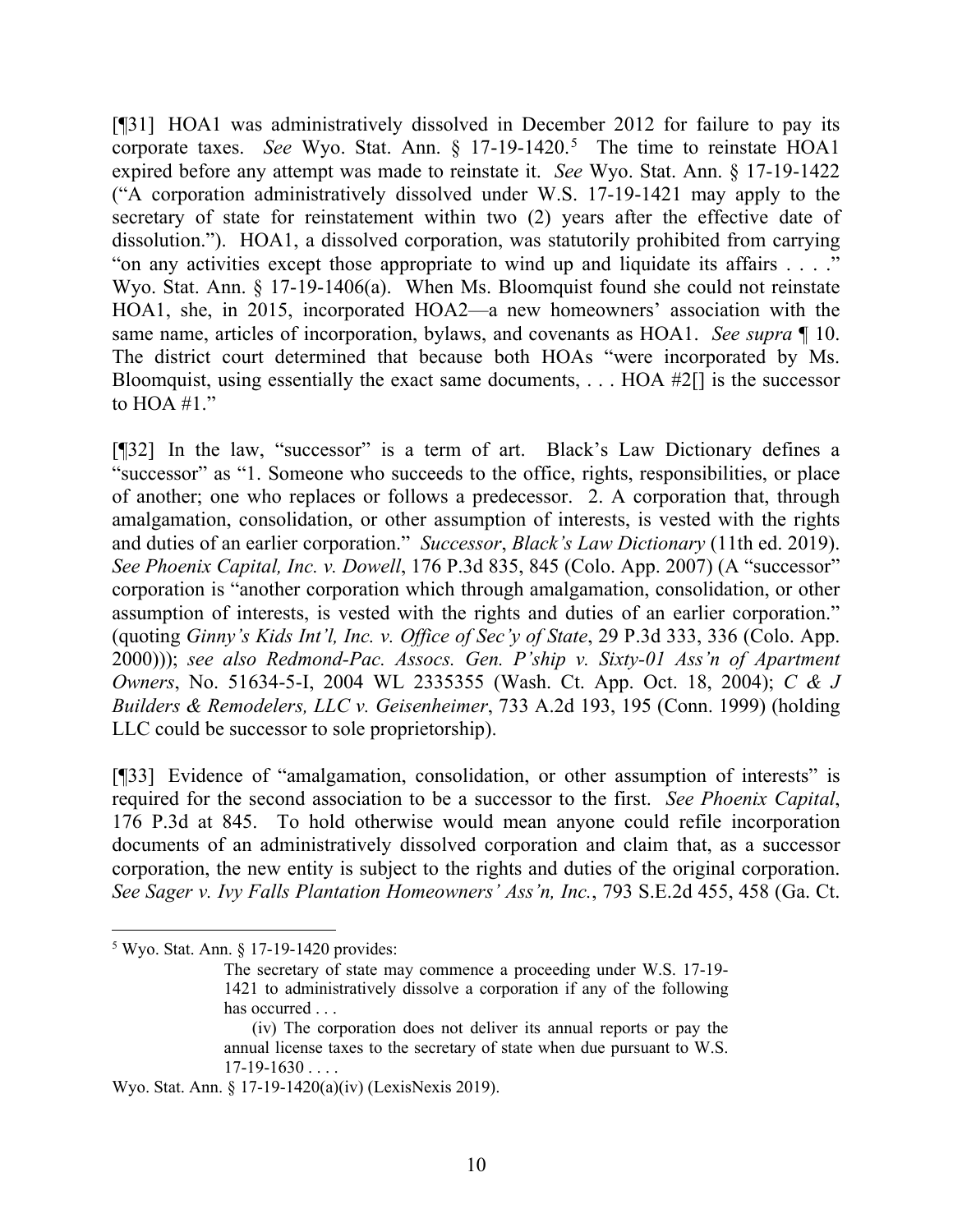App. 2016). HOA2 is the successor to HOA1 in the sense that it followed HOA1 as the homeowners association for the Subdivision. More is required, however, for HOA2 to be a *legal* successor "entitled to and subject to, the rights and duties" of HOA1.

[¶34] A line of cases from Missouri, while not directly on point, is instructive. In *Valley View Vill. S. Improvement Ass'n. v. Brock*, 272 S.W.3d 927, 928 (Mo. Ct. App. 2009), a homeowners' association forfeited its charter and was not reinstated within the statutory time frame. A second association with an identical name (except for "Inc.") and identical bylaws and covenants was formed. The second association claimed it was the duly authorized homeowners' association for the subdivision, and owned the common areas, specifically the water system. *Valley View*, 272 S.W.3d at 929–30. The court held that, absent an assignment of the rights and privileges from the original association, the new association was not its successor even though the new association had a near-identical name and performed identical functions as the old association. *Id.* at 930–31. *See also Sager*, 793 S.E.2d at 459 ("merely filing articles of incorporation for a new entity and calling it the governing authority was not enough to create a legally enforceable successor interest in the New [Homeowners'] Association").

[¶35] In contrast, in *DeBaliviere Place Ass'n v. Veal*, the original homeowners' association was terminated for failure to file annual registrations and could not be reinstated due to a lapse in time. A new association was formed with the same name and it performed the same functions. The original association assigned its rights and obligations to the new association fourteen years after the original was dissolved. *DeBaliviere Place Ass'n v. Veal*, 337 S.W.3d 670, 672 (Mo. 2011). The court held that the assignment from the defunct association to the new association was valid and determined that the second association was the proper homeowners' association for the subdivision. *Id.*, 337 S.W.3d at 677–78.

[¶36] The distinguishing factor between these cases was the assignment. Where no assignment existed, the same name, identical formation documents, and identical functions were not sufficient to establish a second homeowners association as a successor to the original association. *See Valley View*, 272 S.W.3d at 930–31. Where an assignment took place, the court held the second association was a successor. *See DeBaliviere*, 337 S.W.3d at 677. We find the logic of these cases persuasive. It is undisputed that HOA1 did not formally assign its rights or the title to Lot 1 to HOA2. In the absence of an express assignment, HOA2 is not a successor of HOA1 unless an intent to assign can be inferred from the facts and events leading up to this lawsuit under the doctrine of equitable assignment.

## **3. Was there an equitable assignment or assignment by estoppel?**

[¶37] An assignment "is a contractual undertaking by one party of the rights and obligations of another, such that the second steps into the shoes of the first." *Mendez v.*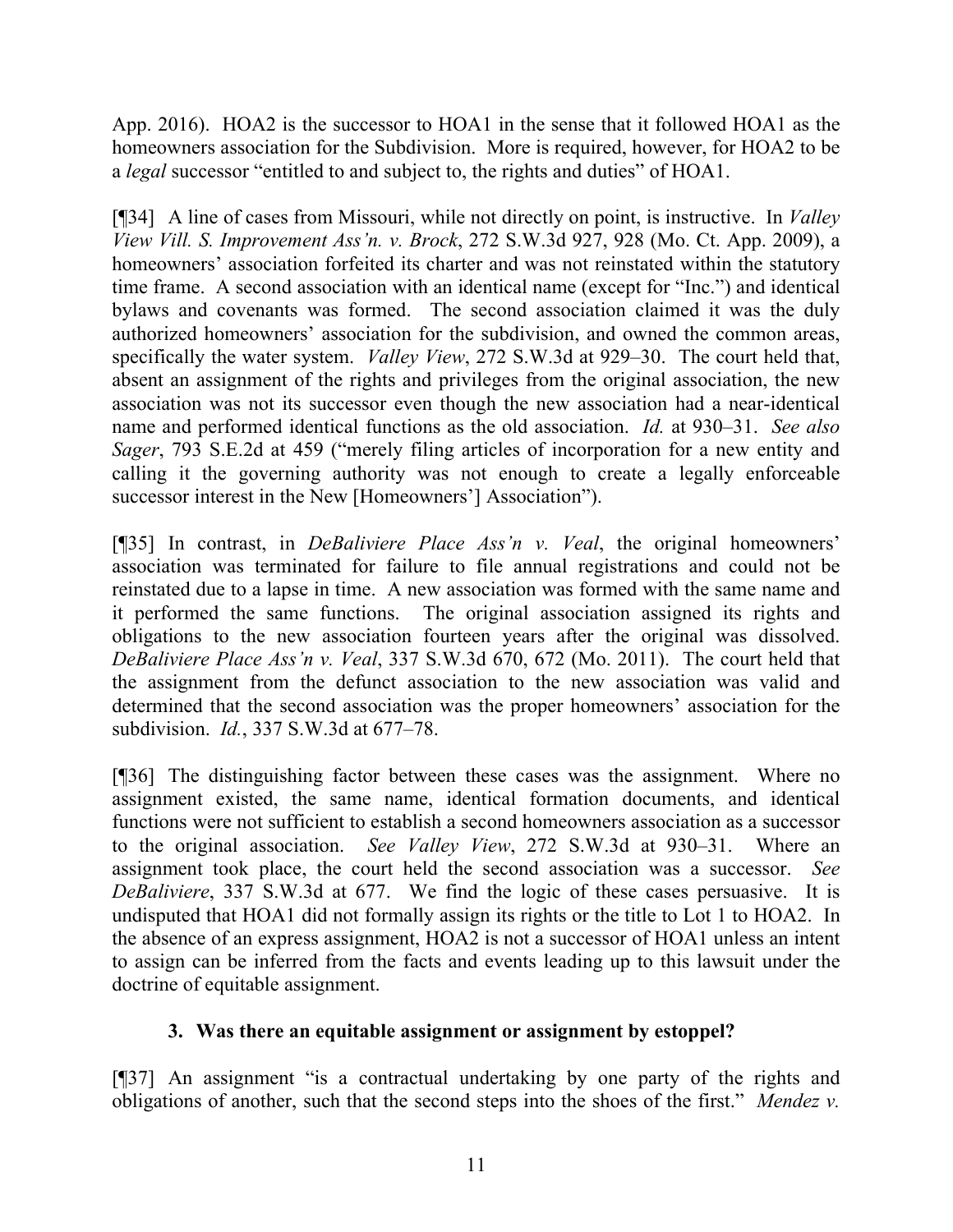*Huntington Forest Homeowners Ass'n*, No. CL 2017-0010888, 2018 WL 9945832, at \*3 (Va. Cir. May 10, 2018). An assignment may also be found in equity, given sufficient facts, under the doctrines of assignment by estoppel and equitable assignment. *Id.*

[¶38] An "equitable assignment" is

an assignment that gives the assignee a title which, though not cognizable at law, will be recognized and protected by equity. **Thus, an equitable assignment is the transfer of a present interest that for one reason or another does not amount to a legal assignment, but which a court of equity will recognize and imply from the circumstances and because of the equities involved.** An equitable assignment may exist where the parties intended to effect an assignment or where necessary to avoid injustice. An equitable assignment is an intention on one side to assign and an intention on the other to receive, if there is valuable consideration.

6 Am. Jur. 2d *Assignments* § 5, at 156–57 (2018) (emphasis added). "An equitable assignment depends on the equitable powers of a court for enforcement. A determination of whether an equitable assignment occurred is within the sound discretion of the court." 6 Am. Jur. 2d *Assignments* § 5, at 157.

[¶39] Courts have also applied the doctrine of assignment by estoppel in instances where an assignment was ratified by a party.

> Though traditionally accomplished by agreement, the doctrine of Assignment by Estoppel has [been] found . . . where an assignment agreement, while technically insufficient, is nevertheless ratified by the party seeking to avoid the assignment through their conduct and acceptance of the assignee as the proper party to a contract.

*Mendez*, 2018 WL 9945832, at \*3 (citing *Oak Grove Const. Co. v. Jefferson Cnty.*, 219 F. 858 (6th Cir. 1915)) (holding that a party to a contract who ratifies an assignment by conduct cannot later contest its legitimacy).

[¶40] Assignment by estoppel is closely related to the doctrine of equitable estoppel which this Court has recognized:

> equitable estoppel is embodied by the following concept: "one who by his acts or representations intentionally or through culpable negligence induces another to believe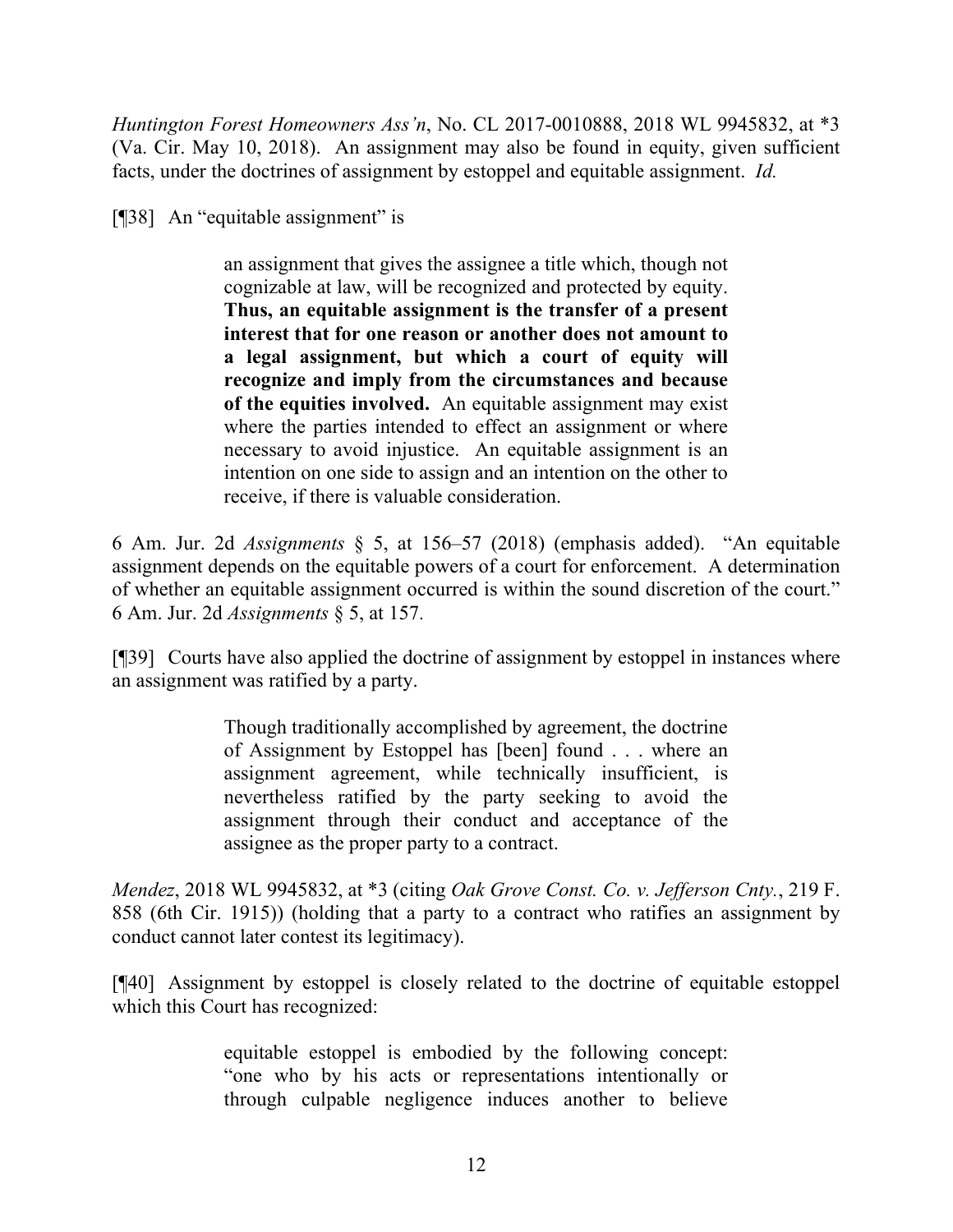certain facts to exist, and the latter, not knowing the facts, acts on such belief to his substantial prejudice, the former is, in equity, estopped to deny the existence of such fact."

*Knori v. State, ex rel., Dep't of Health, Office of Medicaid*, 2005 WY 48, ¶ 10, 109 P.3d 905, 908 (Wyo. 2005) (quoting *State, Dep't of Family Servs. v. Peterson*, 957 P.2d 1307, 1311 (Wyo. 1998)). "In its current form, equitable estoppel requires 'some misrepresentation and is generally applied to prevent fraud, either constructive or actual.'" *Id.* (quoting *Peterson*, 957 P.2d at 1311).

[¶41] A determination of equitable assignment, or that the doctrine of assignment by estoppel applies, would position HOA2 as a successor to HOA1. We cannot conclude that HOA1 executed a legal assignment of Lot 1 to HOA2, however, we may affirm the district court on any basis that appears in the record. *Black Diamond Energy of Delaware, Inc. v. Wyoming Oil & Gas Conservation Comm'n*, 2020 WY 45, ¶ 45, 460 P.3d 740, 753 (Wyo. 2020) ("we are free to 'affirm a district court's ruling on any basis appearing in the record'" (quoting *Maverick Benefit Advisors, LLC v. Bostrom*, 2016 WY 96, ¶ 13, 382 P.3d 753, 757 (Wyo. 2016))).

> [An] appellate court may affirm a trial court ruling, even though the trial court's legal reasoning for the ruling was erroneous, if (1) the facts in the record are sufficient to support a proffered alternative basis, (2) the trial court's ruling is consistent with the view of the evidence under the alternative basis, and (3) the record is materially the same as would have been developed had the prevailing party raised the alternative basis for affirmance below.

5 Am. Jur. 2d *Appellate Review* § 630, at 461 (2018). *See also Halling v. Yovanovich*, 2017 WY 28, ¶ 12, 391 P.3d 611, 616 (Wyo. 2017); *Arnold v. Day*, 2007 WY 86, ¶ 14, 158 P.3d 694, 698 (Wyo. 2007); *Daniels v. Carpenter*, 2003 WY 11, ¶ 30, 62 P.3d 555, 566 (Wyo. 2003).

[¶42] Ms. Bloomquist's conduct as a director of HOA1 and HOA2 supports an equitable assignment. Ms. Bloomquist or Mr. Shannon served as the president and chairperson of HOA1 for its entire existence. Following its administrative dissolution, Ms. Bloomquist first attempted to resurrect HOA1. When she did not succeed, without notifying the members of HOA1 of its dissolution, she created HOA2, giving it the same name and using the same formation documents as HOA1.

[¶43] Ms. Bloomquist's actions in the sale of Orion Point's lots in the Subdivision support an equitable assignment. She failed to distinguish HOA1 from HOA2 when she was selling Orion Point lots to the Drakes. She actively fostered a misconception that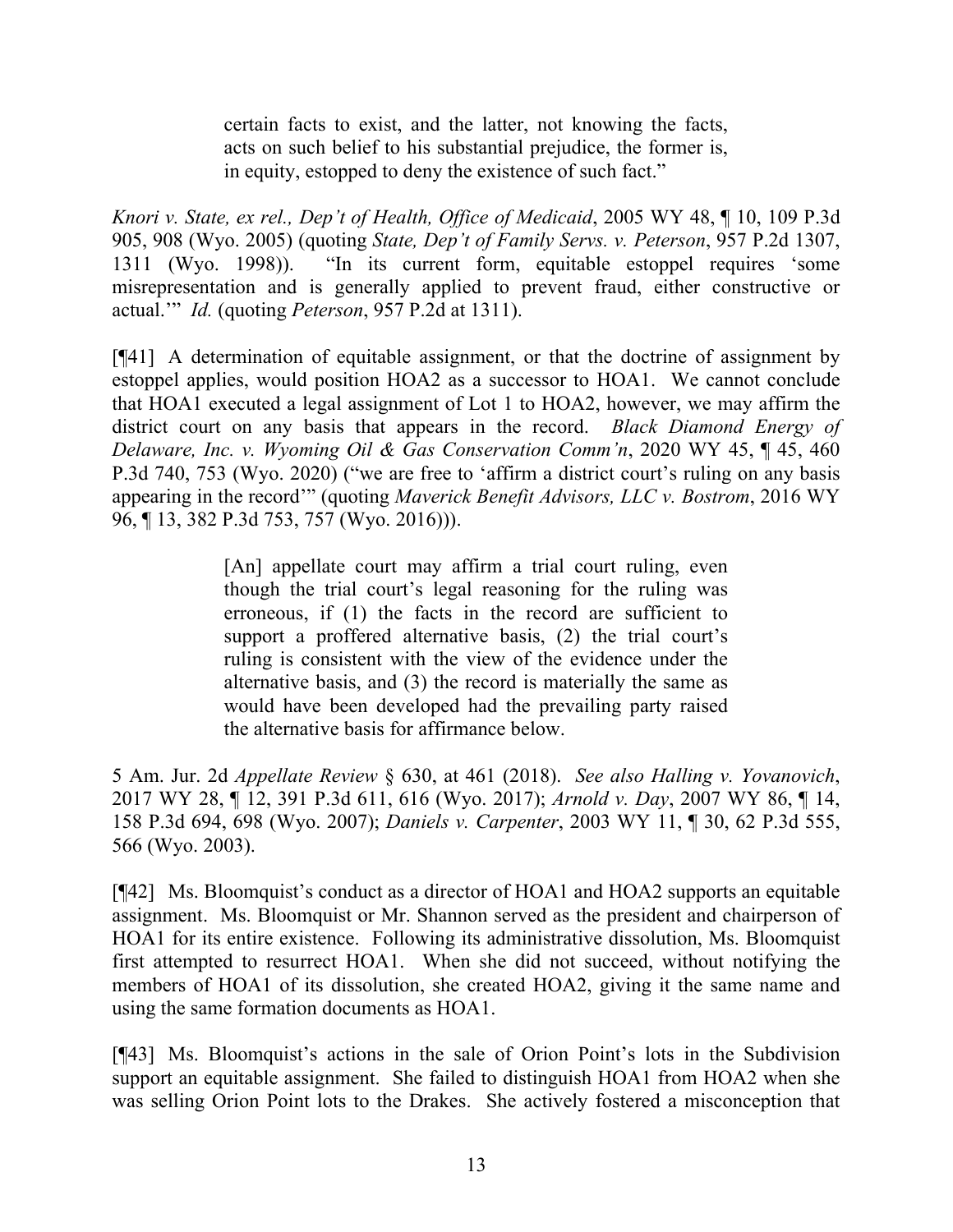they were one and the same. Ms. Bloomquist did not notify the Drakes that HOA1 had been dissolved and HOA2 had been formed. During negotiations, Mrs. Drake requested proof of clear HOA title to Lot 1, and the sales contract was contingent upon showing clear title of Lot 1 with the HOA. Ms. Bloomquist met this contingency by providing the Drakes with a title report showing title for Lot 1 vested in the Saratoga Inn Overlook Homeowners Association. Ms. Bloomquist did not divulge that the "Saratoga Inn Overlook Homeowners Association" identified as the owner of Lot 1 on the title report was not the HOA in effect at the time of the sale. In short, Ms. Bloomquist's representations were intended to lead the Drakes to believe that there was only one HOA, and to rely on the title policy that the HOA owned Lot 1.

[¶44] The Articles of Incorporation and Covenants support an equitable assignment. The Articles of Incorporation for both HOAs state the homeowners association "shall be perpetual." The Covenants contemplate that the Subdivision will be governed by a homeowners association. The Covenants do not envision the dissolution of the homeowners association based on the failure of the board to carry out its responsibilities or the loss of the use and enjoyment of Lot 1. The Covenants were drafted by Ms. Bloomquist and provide that the HOA shall own Lot 1. The HOA is defined as the Saratoga Inn Overlook Homeowners Association, its successors and assigns. The Covenants state that "Lot 1 . . . is dedicated for the common use and enjoyment of the Subdivision, Lot and Home Owners" and the rights in Lot 1 are exclusive to lot owners and pass with title to every lot. The Covenants prohibit the HOA from "convey[ing] to any third parties not so related an interest in this easement" and establish that membership in the HOA "shall be appurtenant to and may not be separated from ownership of a Lot." These covenants run with the land.

[¶45] The Bylaws support an equitable assignment. The Bylaws of HOA1 and HOA2 incorporate every covenant. These include the requirement that Lot 1 be owned by an HOA consisting only of subdivision lot owners. HOA2 assumed the duties and responsibilities of HOA1, establishing the consideration necessary for an equitable assignment.

[¶46] We conclude HOA1 equitably assigned ownership of Lot 1 to HOA2. Given this assignment, HOA2 is the successor to HOA1. *See supra* ¶¶ 33–45. HOA2 has legal title to Lot 1 and is entitled to possession. *See* Wyo. Stat. Ann. § 1-32-202. Summary judgment on HOA2's claim for ejectment is affirmed.

# *II. Does W.R.C.P. 19 require the joinder of members of HOA1?*

[¶47] In its motion for joinder, Prancing Antelope contended that members of HOA1 at the time it dissolved are parties that are required to be joined in this litigation. It is undisputed that some members of HOA1 are members of HOA2. Others sold their properties in the Subdivision after HOA1 was administratively dissolved and were never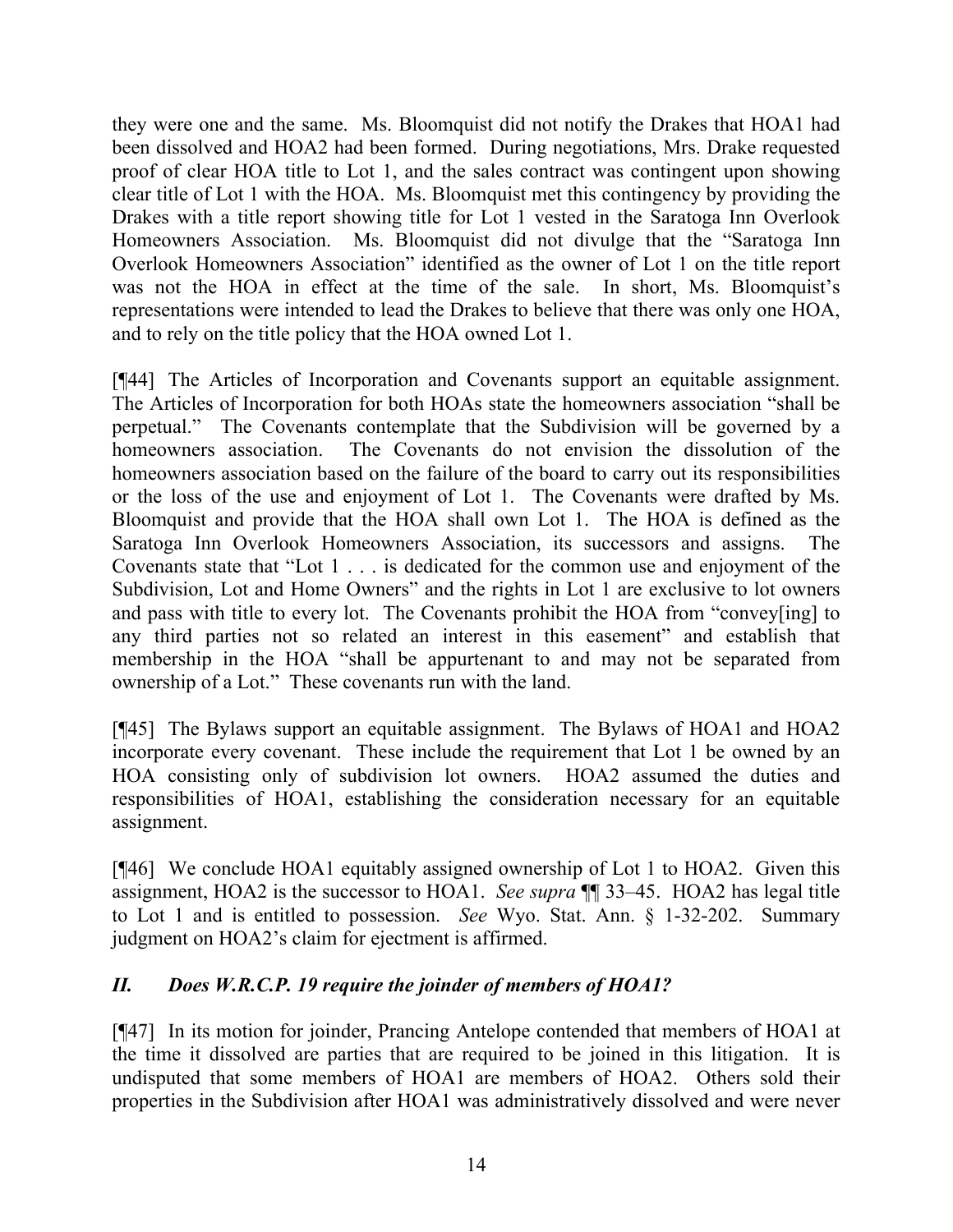members of HOA2. The district court concluded that members of HOA1 were not "persons required to be joined if feasible" as required by Rule 19(a). Prancing Antelope contends that the district court's conclusion was erroneous.

## **A. Standard of Review**

[¶48] "District court rulings on joinder are reviewed for an abuse of discretion." *Grove v. Pfister*, 2005 WY 51, ¶ 4, 110 P.3d 275, 277 (Wyo. 2005) (citing *Rivermeadows, Inc. v. Zwaanshoek Holding & Financiering, B.V.*, 761 P.2d 662, 668–70 (Wyo. 1988); *England v. Simmons*, 728 P.2d 1137, 1139–40 (Wyo. 1986)).

> [T]he core of our inquiry must reach "the question of reasonableness of the choice made by the trial court." *Vaughn v. State*, 962 P.2d 149, 151 (Wyo. 1998). "Judicial discretion is a composite of many things, among which are conclusions drawn from objective criteria; it means a sound judgment exercised with regard to what is right under the circumstances and without doing so arbitrarily or capriciously." *Id.* (quoting *Byerly v. Madsen*, 41 Wash. App. 495, 704 P.2d 1236, 1238 (Wash. App. 1985)); *Basolo v. Basolo*, 907 P.2d 348, 353 (Wyo. 1995). We must ask ourselves whether the district court could reasonably conclude as it did and whether any facet of its ruling was arbitrary or capricious.

*Grove*, ¶ 4, 110 P.3d at 277 (quoting *Woods v. Wells Fargo Bank Wyoming*, 2004 WY 61, ¶ 20, 90 P.3d 724, 731 (Wyo. 2004)).

#### **B. Analysis**

[¶49] In concluding that members of HOA1 did not have to be joined as parties to this action, the district court reasoned:

> HOA #2 is the successor to HOA #1 and, as such, is entitled to, and subject to, the rights and duties set forth in the Covenants, Articles of Incorporation and Bylaws. These contractual documents state that Lot 1, is to be held by the HOA for the use of the members of the HOA and that membership in the HOA run appurtenant to the land and cannot be separated from the property. . . . [A] person who was a member of HOA #1 at the time of dissolution, and who no longer owns a lot in [the Subdivision] would by contract no longer have claims to Lot 1 or to be a member of the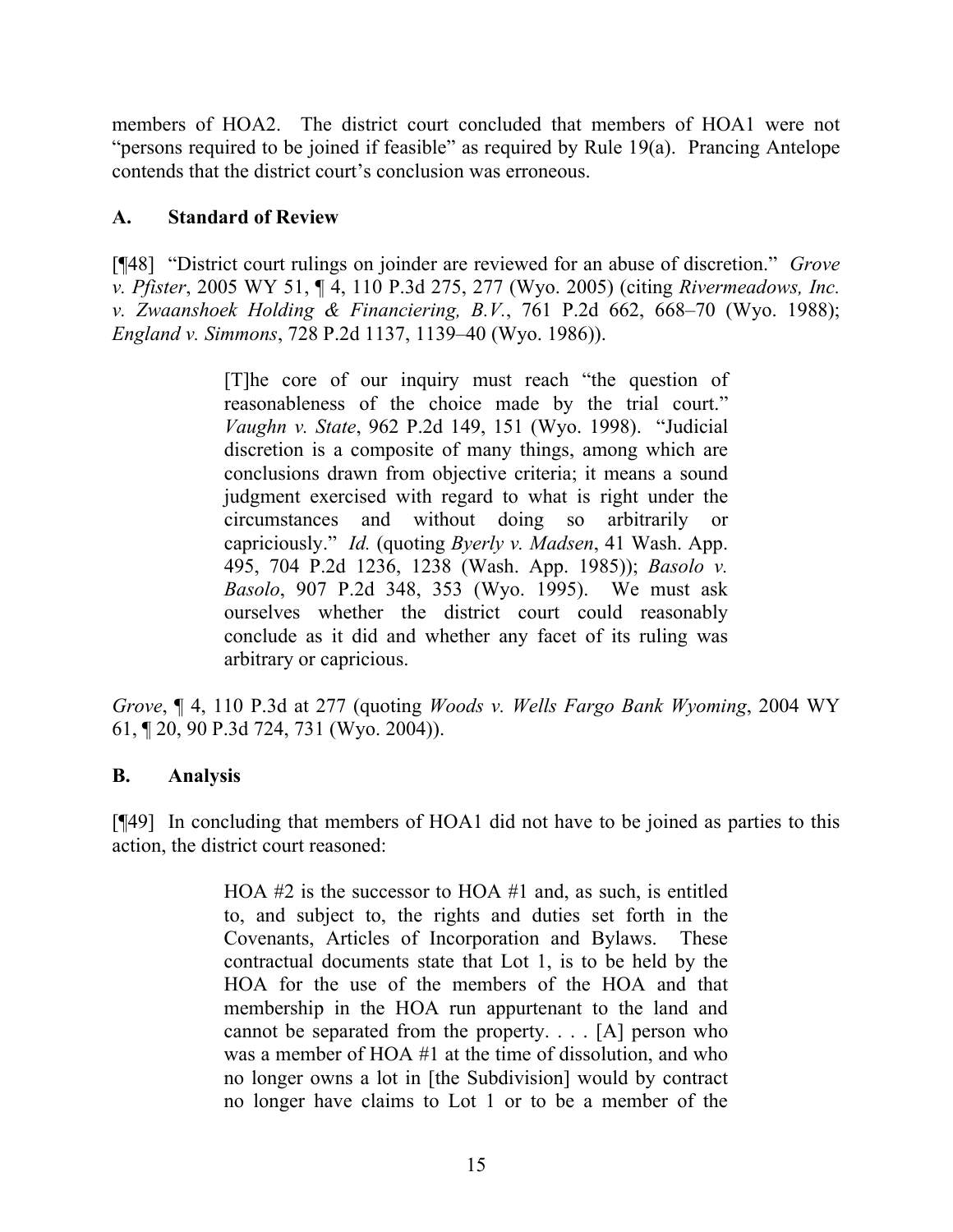HOA. Additionally, any person who owned a lot at the time of HOA #1['s] dissolution and still owns a lot in [the Subdivision] as currently represented in the present case by HOA #2. The Court finds that no former lot owners' presence is required to accord complete relief among the parties or would have an interest that would need to be protected. Therefore, no former lot owners are required to be joined to the current litigation.

[¶50] "A Rule 19 joinder analysis has three steps. First, the court must determine under Rule 19(a) whether the absent person *should* be joined." 1 Steven S. Gensler & Lumen N. Mulligan, Federal Rules of Civil Procedure, Rules and Commentary Rule 19 (2020). "Second, the court must assess whether that person *can* be joined. Third, if the person cannot be joined, Rule 19(b) guides the court on whether to continue without that person or dismiss the case in its entirety." *Id. See* W.R.C.P. 19. The focus here is on step one, whether members of HOA1 should be joined. Rule 19(a) governs the analysis.

[¶51] Rule 19(a) provides:

(a) *Persons Required to Be Joined if Feasible. —*

(1) *Required Party.* – A person who is subject to service of process and whose joinder will not deprive the court of subject-matter jurisdiction must be joined as a party if:

(A) in that person's absence, the court cannot accord complete relief among existing parties; or

(B) that person claims an interest relating to the subject of the action and is so situated that disposing of the action in the person's absence may:

(i) as a practical matter impair or impede the person's ability to protect the interest; or

(ii) leave an existing party subject to a substantial risk of incurring double, multiple, or otherwise inconsistent obligations because of the interest.

W.R.C.P. 19(a)(1).

[¶52] Prancing Antelope argues that members of HOA1 who sold their lots have "an interest relating to the subject of the action" and that "disposing of the action in [their] absence may" both impair their ability to protect their interest, W.R.C.P.  $19(a)(1)(B)(i)$ , and leave HOA2 at "risk of incurring double, multiple, or otherwise inconsistent obligations because of the interest." W.R.C.P.  $19(a)(1)(B)(ii)$ . Prancing Antelope's argument hinges on its contention that, upon dissolution, the Articles of Incorporation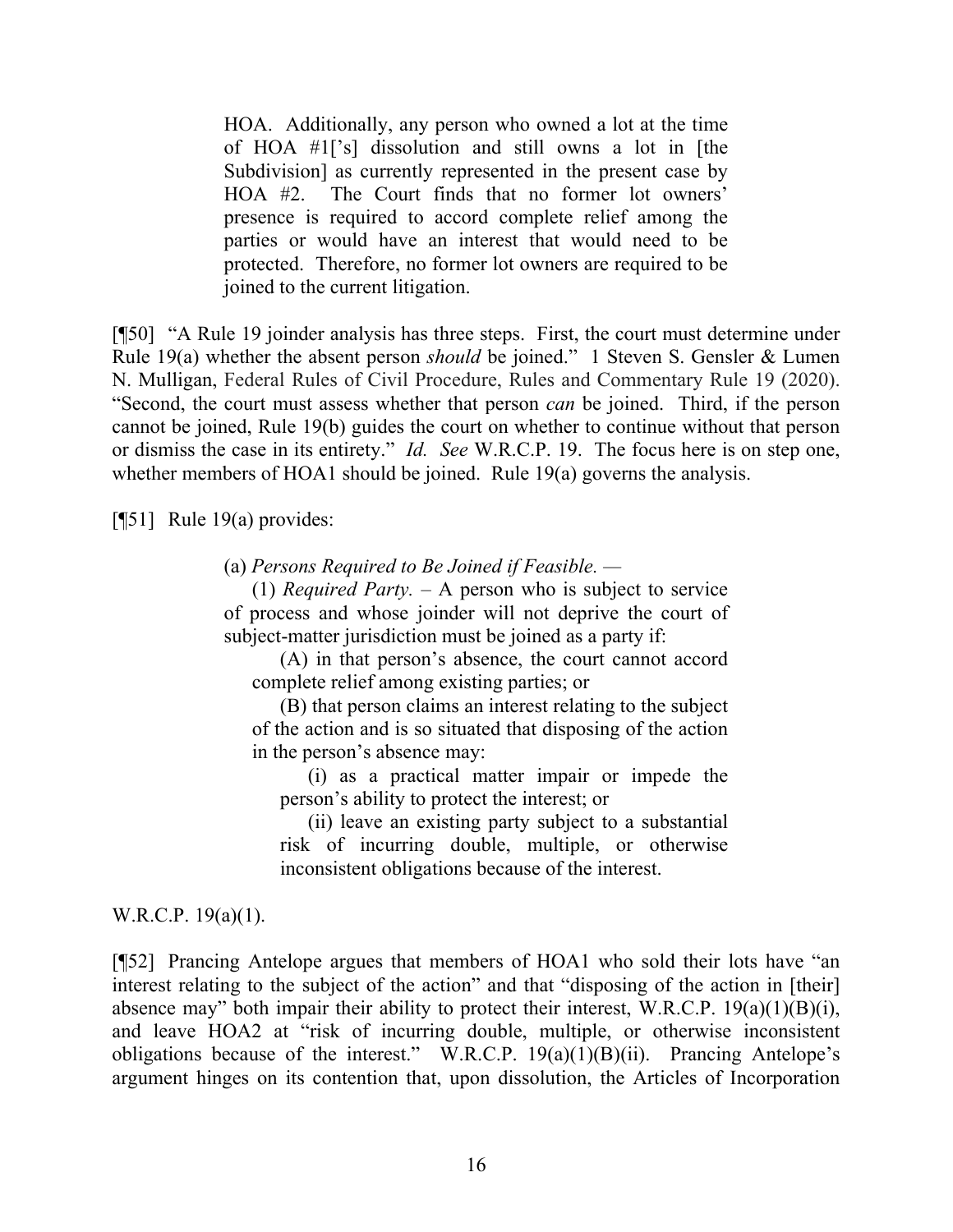required HOA1 to distribute its assets, including Lot 1, to its members. *See supra* ¶¶ 22– 30.

# **1. Impairment of HOA1 Members' Abilities to Protect Their Interests, W.R.C.P. 19(a)(1)(B)(i)**

[¶53] We first consider whether disposing of this action in the absence of members of HOA1 would impair or impede their ability to protect their interests under W.R.C.P.  $19(a)(1)(B)(i)$ . Prancing Antelope argues that "there is no question of the possibility that the ability to protect the Members' interests in distribution of the Lot 1 proceeds was impeded. The interests were not protected in any way, and they were lost." We are not persuaded. [6](#page-17-0)

[¶54] HOA1 members are required to be joined if proceeding in their absence might, "as a practical matter[,] impair or impede" HOA1 members' "ability to protect [their] interest[s]." W.R.C.P.  $19(a)(1)(B)(i)$ . "Since the Wyoming Rules of Civil Procedure are patterned after their federal counterparts, we have found federal court interpretations of their rules highly persuasive for interpretations of our corresponding rules." *Grove*, ¶ 9, 110 P.3d at 279.

[¶55] The determination whether practical impairment is present often turns upon whether existing parties might adequately represent the interests of the missing persons.

> [T]he extent to which any of the existing parties might adequately represent the absent person's interests [is a factor that m]any courts will  $\dots$  consider  $\dots$  at the Rule 19(a) stage of the analysis when making the threshold determination of whether the absent person's interests would "as a practical matter" be impaired or impeded.

Gensler & Mulligan, *supra*.

[¶56] Courts following this approach have found that an absent person is not a required party under Rule 19(a)(1)(B)(i) if an existing party adequately represents the interest that would be impaired or impeded. For example, in *Am. Trucking Ass'n, Inc. v. New York State Thruway Auth.*, commercial trucking companies and their national trade association sued the New York State Thruway Authority alleging it charged excessive tolls. The Thruway Authority asserted that the case should be dismissed for failure to join the State

<span id="page-17-0"></span><sup>&</sup>lt;sup>6</sup> "In theory, the defendant might invoke this provision out of concern for the absentee. As a practical matter, a defendant who invokes Rule  $19(a)(1)(B)(i)$  is probably seeking dismissal of the case rather than joinder of the absent person." 1 Steven S. Gensler & Lumen N. Mulligan, Federal Rules of Civil Procedure, Rules and Commentary Rule 19 (2020).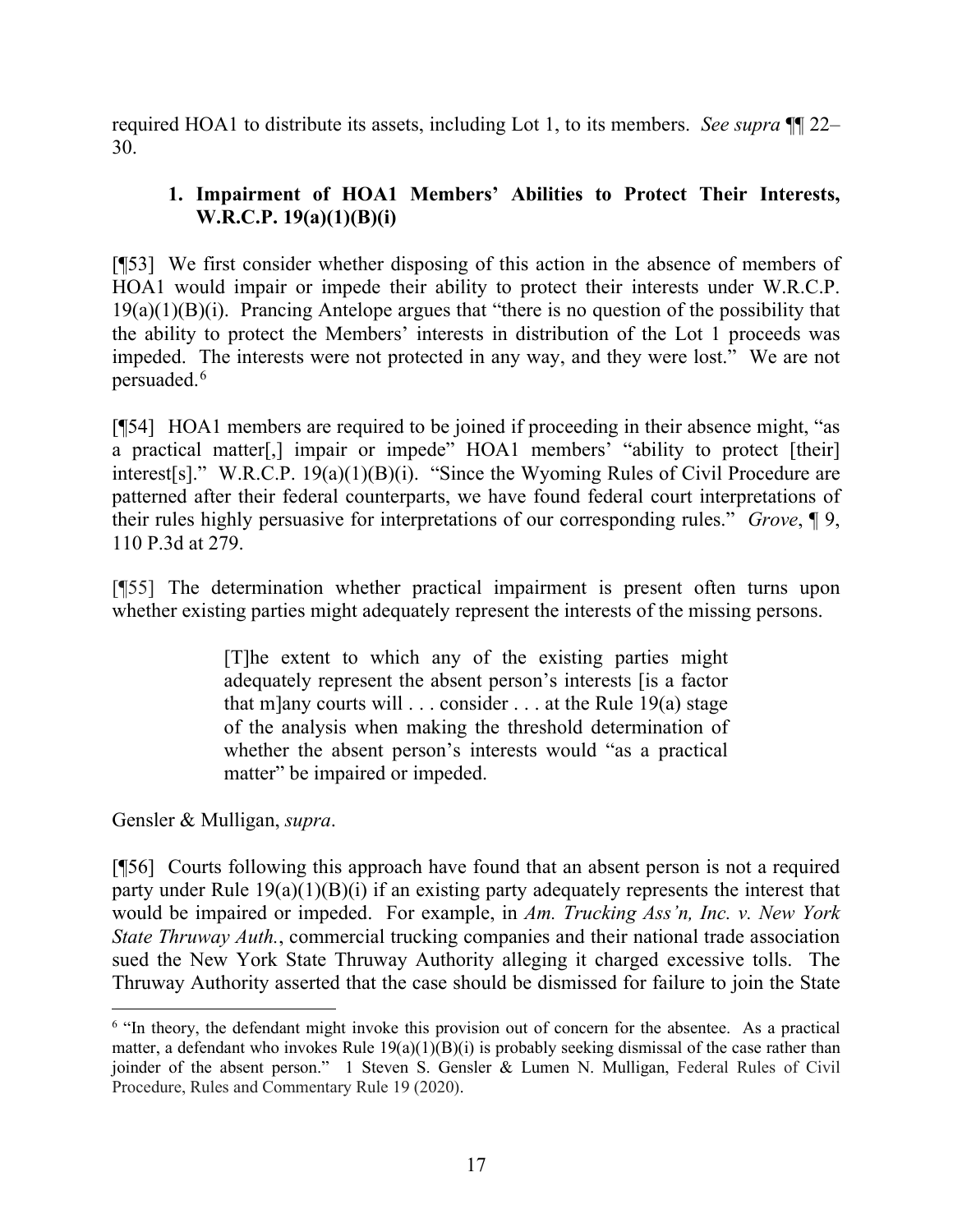of New York, a required party under Rule 19. The Second Circuit held that the Thruway Authority adequately represented the interests of the State and the State was not required to be joined:

> the Thruway Authority warns of the grave prejudice to be suffered by the State of New York if this case is litigated in its absence. . . . Whatever interest New York has in the outcome of this lawsuit, we are confident that Mr. Schneiderman [counsel for the Thruway Authority and the Attorney General of New York] will keep it in mind.

*Am. Trucking Ass'n, Inc. v. New York State Thruway Auth.*, 795 F.3d 351, 360 (2d Cir. 2015). *See also Pujol v. Shearson Am. Express, Inc.*, 877 F.2d 132, 135 (1st Cir. 1989) ("[W]e fail to see how proceeding without [the absent party] would 'as a practical matter impair or impede' the [absent party's] interests, interests that [the present party's] counsel can adequately protect."); *Bacardi Int'l Ltd. v. V. Suarez & Co.*, 719 F.3d 1, 11 (1st Cir. 2013) ("[A]n absent party's interests cannot be harmed or impaired if they are identical to those of a present party. . . . We do not suggest that the test requires 'virtually identical' interests, only that such is the situation here."); *Salt River Project Agric. Improvement & Power Dist. v. Lee*, 672 F.3d 1176, 1180 (9th Cir. 2012) (because the Navajo Nation's interests in the lawsuit were adequately represented by Navajo officials, the tribe was not a necessary party under Rule 19(a)(1)(B)(i)); *Sch. Dist. of City of Pontiac v. Sec'y of U.S. Dep't of Educ.*, 584 F.3d 253, 266–67 (6th Cir. 2009) (in school districts' and education associations' lawsuit against the United States Department of Education concerning receipt of federal funding under the No Child Left Behind Act, certain states, who were not parties, were not required to be joined under Rule 19 because "the States' interests, if they have any, are adequately represented by the existing parties").

[¶57] In *River Birch Assocs. v. City of Raleigh*, the trial court denied the homeowners' motion to intervene in a lawsuit brought by a developer against the city and their homeowners' association regarding the development of a common area. The homeowners appealed, and the North Carolina Supreme Court held "that the individuals, though proper parties, were not necessary, and therefore there was no error in this ruling." *River Birch Assocs. v. City of Raleigh*, 388 S.E.2d 538, 554–55 (N.C. 1990). The court reasoned that "the Homeowners Association adequately represented [any interests] the individual home owners did have. The Homeowners Association asserted every claim that the individuals sought to assert, and, as members of the Homeowners Association, many of the individual home owners testified at trial." *Id.*

[¶58] Similarly, here HOA1 members' ability to protect their interests is not impaired. Their interests align with those of Ms. Bloomquist and Mr. Shannon, who were also members of HOA1. Ms. Bloomquist and Mr. Shannon have vigorously advocated for an interpretation of the Articles of Incorporation requiring distribution of proceeds to HOA1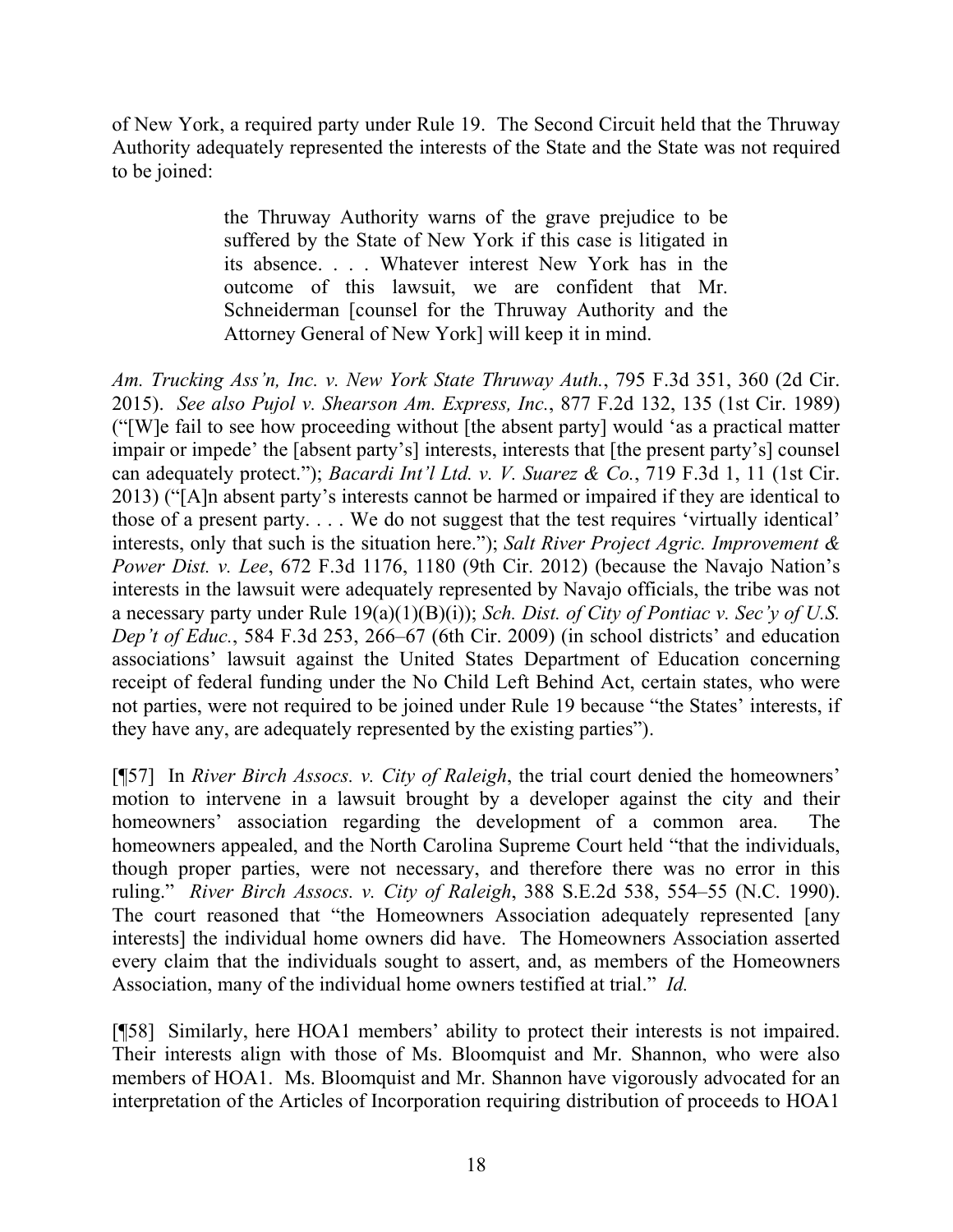members on dissolution. "Where an existing party has 'vigorously addressed' the interests of absent parties, we have no need to protect a possible required party from a threat of serious injury." *Bacardi*, 719 F.3d at 11; *see Nat'l Ass'n of Chain Drug Stores v. New England Carpenters Health Benefits Fund*, 582 F.3d 30, 43–44 (1st Cir. 2009).

# **2. Existing Parties' Risk of Incurring Double, Multiple, or Otherwise Inconsistent Obligations, W.R.C.P. 19(a)(1)(B)(ii)**

[¶59] We next consider whether "disposing of the action" in HOA1 members' absence may put existing parties at "risk of incurring double, multiple, or otherwise inconsistent obligations." W.R.C.P. 19(a)(1)(B)(ii). Prancing Antelope argues that "[a]n HOA #1 Member might well choose to file suit against HOA #2 for the financial loss of being denied the distribution of the Lot 1 proceeds." Prancing Antelope does not explain how such a lawsuit could result in "double, multiple, or otherwise inconsistent obligations."

[¶60] Inconsistent obligations are not "the same as inconsistent adjudications or results." *Grove*, ¶ 9, 110 P.3d at 281 (citing *Micheel v. Haralson*, 586 F. Supp. 169, 171 (E.D. Pa. 1983); 4 James Wm. Moore et al., *Moore's Federal Practice* § 19.03 (3d ed. 1997)). "Inconsistent obligations occur when a party is unable to comply with one court's order without breaching another court's order concerning the same incident." *Grove*, ¶ 9, 110 P.3d at 281 (citing Moore et al., *supra* § 19.03). In contrast, inconsistent adjudications or results "occur when a defendant successfully defends a claim in one forum, yet loses on another claim arising from the same incident in another forum." *Id.*

> Unlike a risk of inconsistent obligations, **a risk that a defendant who has successfully defended against a party may be found liable to another party in a subsequent action arising from the same incident—i.e., a risk of inconsistent adjudications or results—does not necessitate joinder of all of the parties into one action pursuant to Fed.R.Civ.P. 19(a)**. *See Field* [*v. Volkswagenwerk AG*], 626 F.2d [293,] 301 [(3d Cir. 1980)]. Moreover, where two suits arising from the same incident involve different causes of action, defendants are not faced with the potential for double liability because separate suits have different consequences and different measures of damages. *See In Re Torcise*, 116 F.3d 860, 866 (11th Cir. 1997).

*Grove*, ¶ 9, 110 P.3d at 281–82 (emphasis added) (quoting *Delgado v. Plaza Las Americas, Inc.*, 139 F.3d 1, 3 (1st Cir. 1998)).

[¶61] In *Grove*, multiple people suffered injury in a car crash. We considered whether Rule 19(a) required joinder of a non-party with a tort cause of action for injuries arising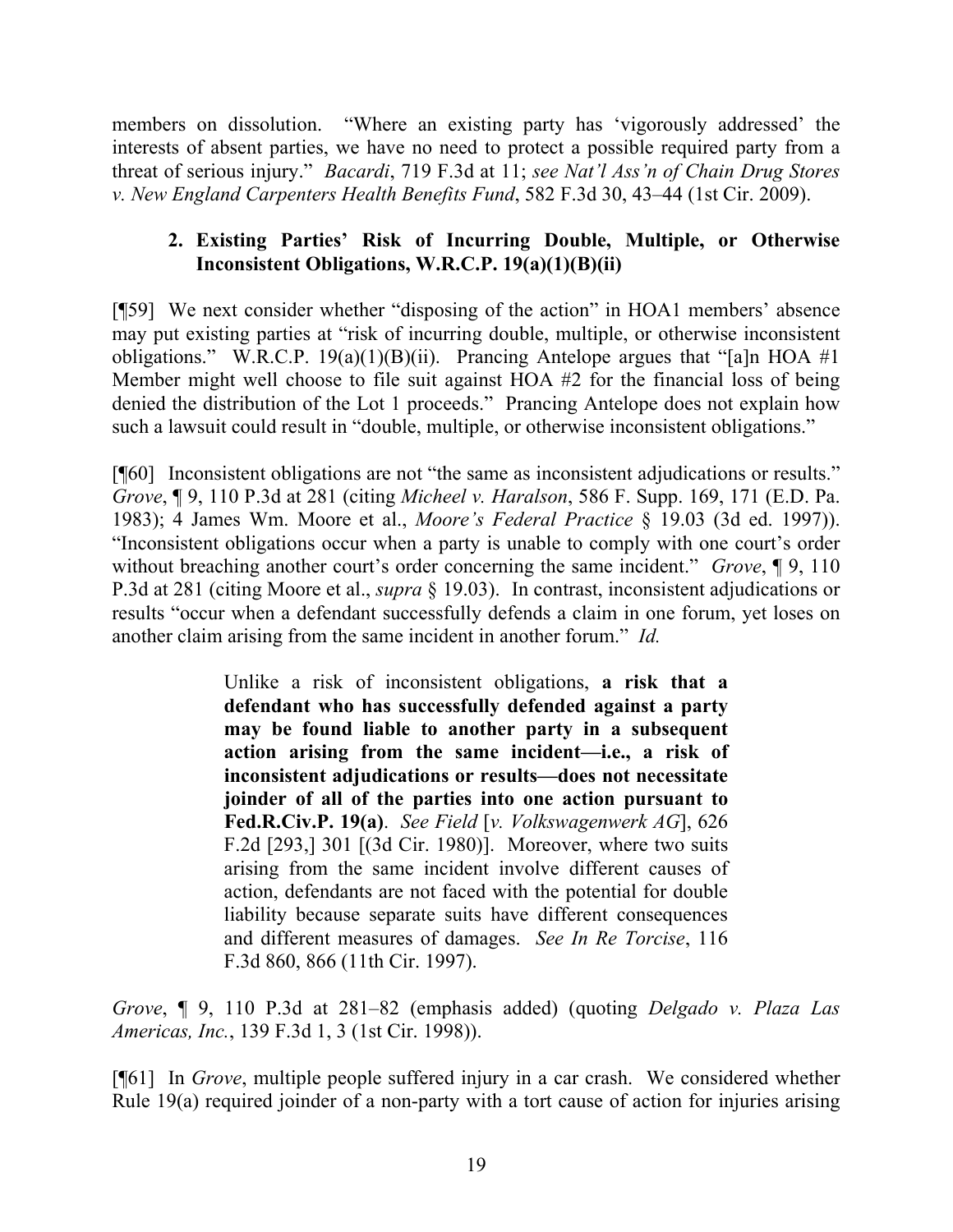out of the crash in a negligence action brought by other parties who were also in the crash. *Grove*, ¶ 8, 110 P.3d at 279. We concluded joinder was not required:

> [The plaintiff] and [the non-party] possess separate and distinct causes of action that are independent of one another. [The non-party's] absence from this litigation will not prevent complete relief from being accorded to Grove on her complaint. Likewise, disposition in [her] absence will not in any way impair or impede her ability to protect any claim she may have against [the defendant]. The only consequence of not joining [the non-party] is the possibility that [the defendant] may face inconsistent adjudications. Joinder is, however, appropriate under Rule 19 when a party faces inconsistent obligations. . . . The mere possibility of inconsistent adjudications is not sufficient of itself to render a party necessary under Rule 19. The fact is that [the plaintiff] and [the non-party] possess claims that are not dependent upon the other, and each could successfully advance their respective claims independently.

*Id.*  $\llbracket$  11, 110 P.3d at 282–83. The possibility of inconsistent results does not render HOA1 members required parties here.

[¶62] The district court did not abuse its discretion when it concluded that members of HOA1 are not required parties under W.R.C.P. 19.

## *III. Did the district court abuse its discretion when it awarded attorneys' fees as damages?*

[¶63] The district court awarded HOA2 \$35,000 in punitive damages as legal fees. Prancing Antelope contends that the district court's punitive damages award is not supported by the facts.

## **A. Standard of Review**

[¶64] Decisions awarding attorneys' fees and punitive damages are reviewed for an abuse of discretion. *Positive Progressions, LLC v. Landerman*, 2015 WY 138, ¶ 29, 360 P.3d 1006, 1016 (Wyo. 2015) (attorney's fees); *Hatch v. Walton*, 2015 WY 19, ¶ 43, 343 P.3d 390, 399 (Wyo. 2015) (punitive damages).

> Our review entails evaluation of the sufficiency of the evidence to support the district court's decision, and we afford the prevailing party every favorable inference while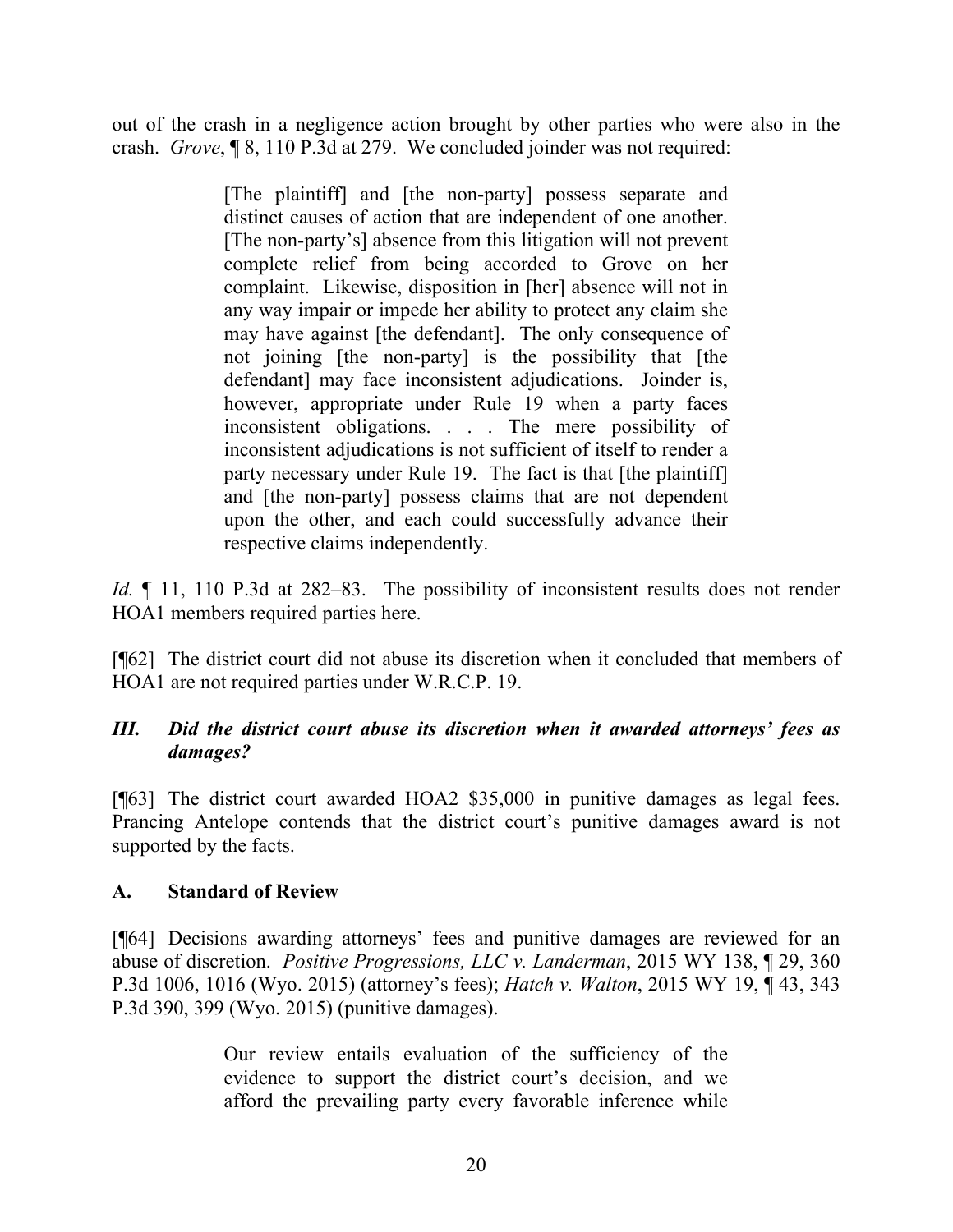omitting any consideration of evidence presented by the unsuccessful party. Findings of fact not supported by the evidence, contrary to the evidence, or against the great weight of the evidence cannot be sustained.

*Rosty v. Skaj*, 2012 WY 28, ¶¶ 33–34, 272 P.3d 947, 958 (Wyo. 2012) (quoting *Vargas Ltd. P'ship v. Four H Ranches Architectural Control Comm.*, 2009 WY 26, ¶ 10, 202 P.3d 1045, 1050 (Wyo. 2009)). We will not "overturn the decision of the trial court unless we are persuaded of an abuse of discretion or the presence of a violation of some legal principle." *Kidd v. Jacobson*, 2020 WY 64, ¶ 13, 463 P.3d 795, 798 (Wyo. 2020) (quoting *Meehan-Greer v. Greer*, 2018 WY 39, ¶ 14, 415 P.3d 274, 278–79 (Wyo. 2018)).

## **B. Analysis**

[¶65] The general rule is that each party to a lawsuit is responsible for his or her own attorney's fees. *Positive Progressions*, ¶ 29, 360 P.3d at 1016; *Thorkildsen v. Belden*, 2012 WY 8, ¶ 10, 269 P.3d 421, 424 (Wyo. 2012). However, attorneys' fees are recoverable when a contractual or statutory provision authorizes recovery, or as a form of punitive damages. *Positive Progressions*, ¶ 29, 360 P.3d at 1016; *Alexander v. Meduna*, 2002 WY 83, ¶ 49, 47 P.3d 206, 220–21 (Wyo. 2002); *Olds v. Hosford*, 354 P.2d 947, 950 (Wyo. 1960).

[¶66] "[P]unitive damages are not favored and are to be awarded 'only for conduct involving some element of outrage,' such as willful or wanton misconduct. Punitive damages are 'an implement of public policy' and are intended to punish the defendant with the purpose of deterring others from similar conduct in the future." *Rosty*, ¶ 34, 272 P.3d at 958 (quoting *Alexander*, ¶ 40, 47 P.3d at 218). "Outrageous conduct, malice, and willful and wanton misconduct are sufficient bases to warrant punitive damages." *Alexander*, ¶ 41, 47 P.3d at 218–19 (citing *Sheridan Commercial Park, Inc. v. Briggs*, 848 P.2d 811, 818 (Wyo. 1993)).

[¶67] It is a long-standing rule in Wyoming that "[p]unitive damages cannot be awarded when compensatory damages are not recoverable." *Alexander*, ¶ 40, 47 P.3d at 218; *Bear v. Volunteers of Am., Wyoming, Inc.*, 964 P.2d 1245, 1255 (Wyo. 1998); *Cates v. Barb*, 650 P.2d 1159, 1161 (Wyo. 1982). Compensatory damages are awarded to reimburse an individual for losses suffered as a result of another's failure to perform some duty. *Hollon v. McComb*, 636 P.2d 513, 516 (Wyo. 1981); *State Farm Mut. Auto. Ins. Co. v. Shrader*, 882 P.2d 813, 833 (Wyo. 1994). "They are designed to make the individual whole; that is, to place him in the condition he would have been in if the other party had adequately performed the duty owed." *Alexander*, ¶ 36, 47 P.3d at 217–18 (citing *Hollon*, 636 P.2d at 516). Equitable relief may be sufficient to support an award of punitive damages, even when monetary compensatory damages are not sought or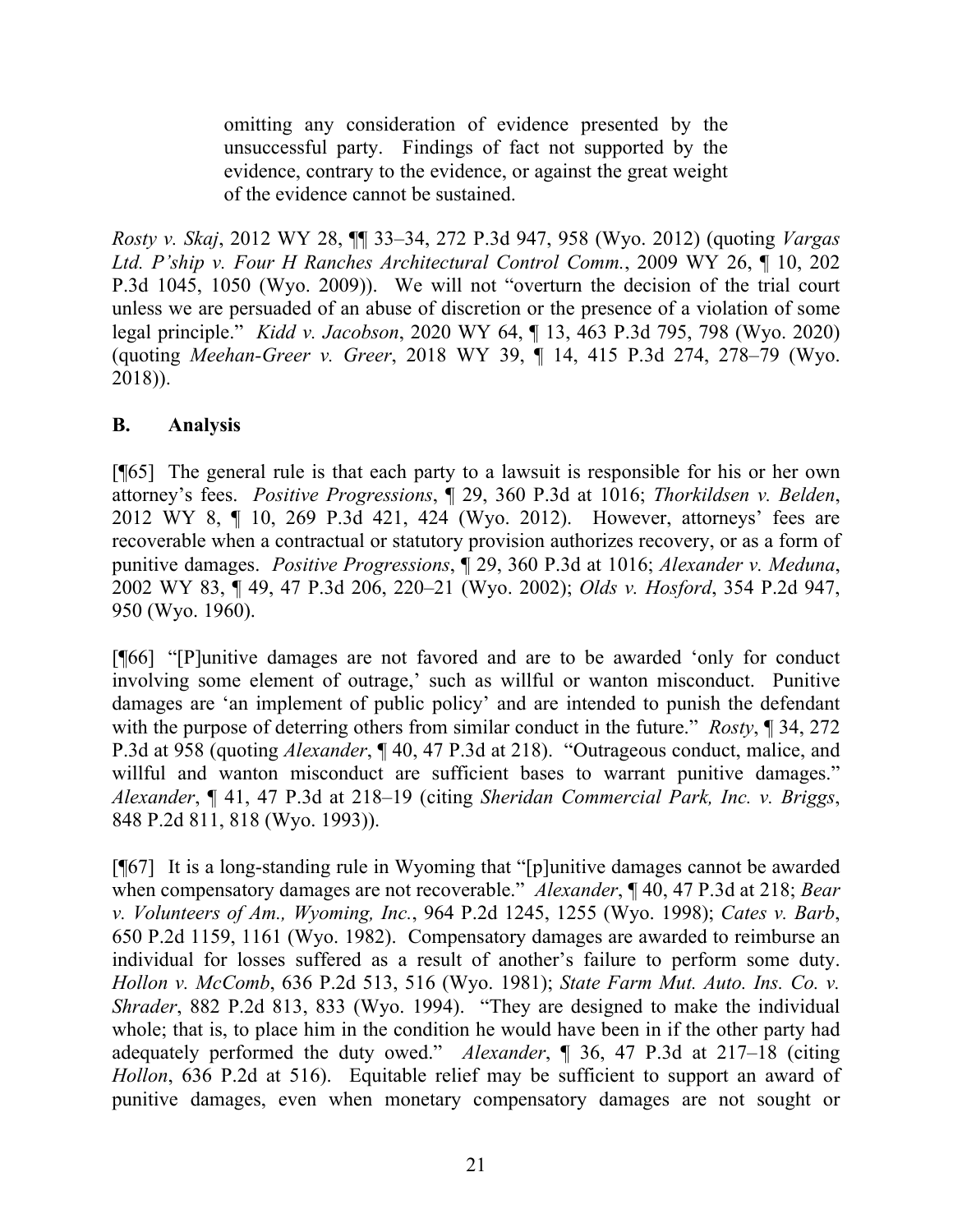awarded. Richard C. Tinney, Annotation, *Sufficiency of Showing Actual Damages to Support Award of Punitive Damages—Modern Cases*, 40 A.L.R.4th 11, § 12[a], at 60 (1985). For example, in *Vill. of Peck v. Denison*, the Idaho Supreme Court affirmed a punitive damages award in an action in which the plaintiff obtained a decree quieting title to water rights. The court concluded that an award of injunctive relief, since it required proof of an invasion of some legally protected interest, would fulfill the same function as monetary damages:

> The absence of a showing of actual damages need not bar an award of punitive damages, for such a showing is not a talismanic necessity. The reason for such a requirement is that it first insures [sic] that some legally protected interest has been invaded. It prevents the assessment of punitive damages against one who may have caused damage without legal injury. There is no reason why an award of equitable relief may not fulfill this same function, for in either case it is necessary first to show an invasion of some legally protected interest.

*Vill. of Peck v. Denison*, 450 P.2d 310, 314–15 (Idaho 1969); *see also Medasys Acquisition Corp. v. SDMS, P.C.*, 55 P.3d 763, 767 (Ariz. 2002) ("Conduct so egregious as to warrant punitive damages if compensatory damages are awarded should similarly support an award of punitive damages if only rescissory damages are awarded.").

[¶68] In *Farmers Ins. Exch. v. Shirley*, we articulated factors to be considered in awarding legal fees as punitive damages. *Farmers Ins. Exch. v. Shirley*, 958 P.2d 1040, 1044 (Wyo. 1998) (listing and applying factors set forth in *BMW of N. Am., Inc. v. Gore*, 517 U.S. 559, 574, 116 S.Ct. 1589, 1598, 134 L.Ed.2d 809 (1996) (quoting *Green Oil Co. v. Hornsby*, 539 So. 2d 218, 223–24 (Ala. 1989))); *see also Alexander*, ¶ 48, 47 P.3d at 220–21.

[¶69] The district court addressed the *Shirley* factors and made findings with regard to each: "(1) Punitive damages should bear a reasonable relationship to the harm that is likely to occur from the defendant's conduct as well as to the harm that actually has occurred." *Shirley*, 958 P.2d at 1044.

> HOA2 was "required to bring suit" and . . . the "loss of Lot 1 affects all 56 lots within the Subdivision and the ability to market or resale the lots . . . previously created with river-side access."

[¶70] "(2) The degree of reprehensibility of the defendant's conduct should be considered." *Shirley*, 958 P.2d at 1044.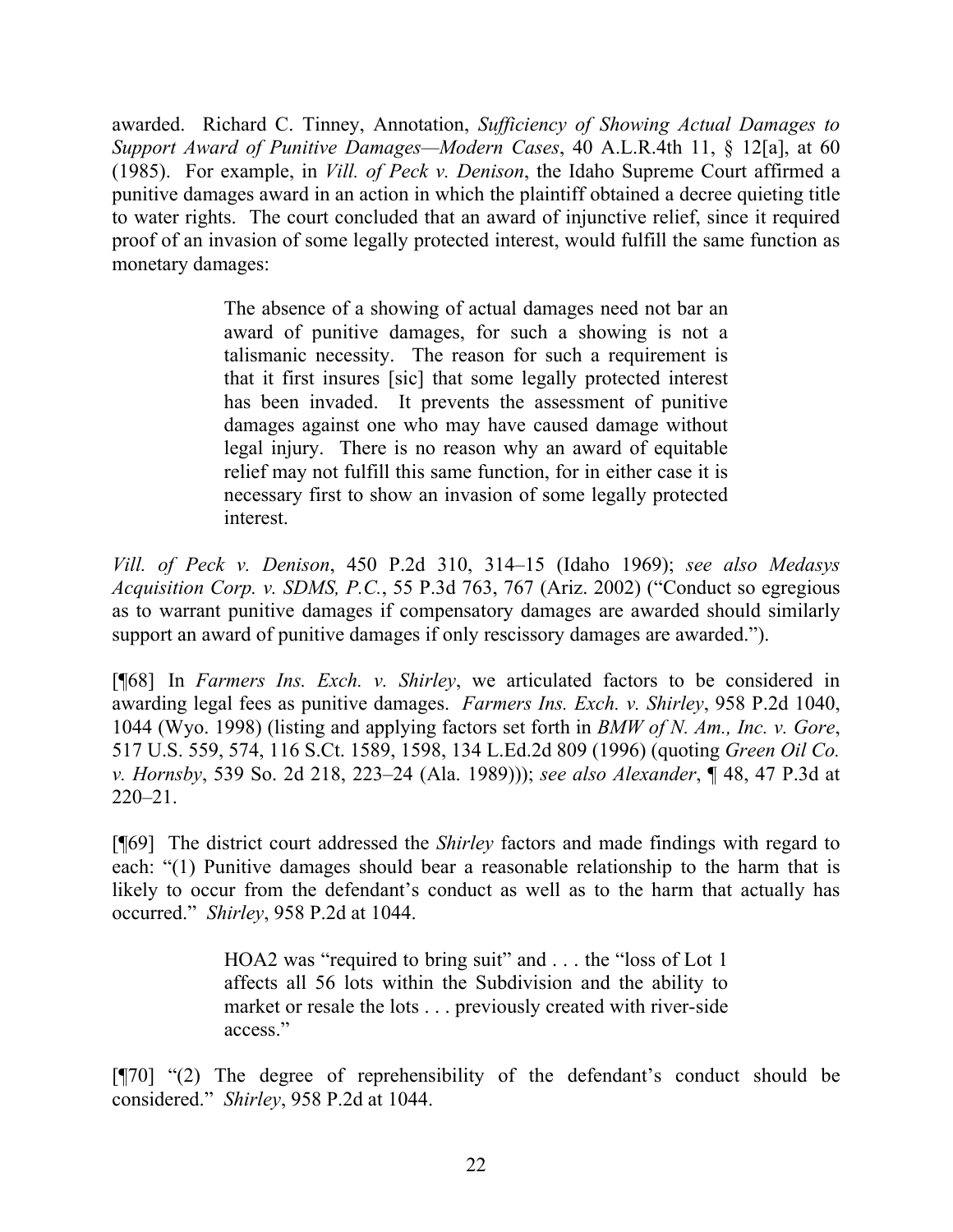Defendant Bloomquist clearly conveyed Lot 1 for self-serving purposes. She was looking to increase the value of the adjacent lot . . . and sell both lots for a profit. Defendant Bloomquist claimed that she intended to disburse the proceeds from any sale pro-rata to the original members of HOA #1, which would have been primarily her and Mr. Shannon, yet failed to document in writing any such intention.

 $\lceil \P{7}1 \rceil$  "(3) If the wrongful conduct was profitable to the defendant, the punitive damages should remove the profit and should be in excess of the profit, so that the defendant recognizes a loss." *Shirley*, 958 P.2d at 1044.

> [Ms. Bloomquist] values Lot 1 between \$15,000 to \$25,000 by itself. Ms. Bloomquist testified she would accept an offer . . . price of Lot 1 for \$30,000 alone, but combined with Lot 2, she valued the combined parcel at \$120,000 to \$140,000. Additionally, Mr. Shannon offered to sell Lots 1 and 2 for \$94,000, reasserting that the title was clear. Finally, Ms. Bloomquist testified that having waterfront property added 30% to its value because of the desirability of waterfront property. Ms. Bloomquist reacquiring Lot 1 was purely financially motivated for her and Mr. Shannon's benefit.

[¶72] "(4) The financial position of the defendant would be relevant." *Shirley*, 958 P.2d at 1044.

> [Ms.] Bloomquist claimed a personal net worth of \$379,000, and Prancing Antelope has a net worth of approximately \$245,000.

[¶73] "(5) All the costs of litigation should be included, so as to encourage plaintiffs to bring wrongdoers to trial." *Shirley*, 958 P.2d at 1044.

> This litigation is over a small parcel of land on the Platte River in Saratoga, Wyoming. By itself, the value of the property is minimal; however, the value of the additional 56 lots to have riverside access as a part of the ownership has great value. The monetary value of the Lot 1 is minimal compared to the cost of litigation. As such, similarly situated plaintiffs may be reluctant to bring suit to recover their